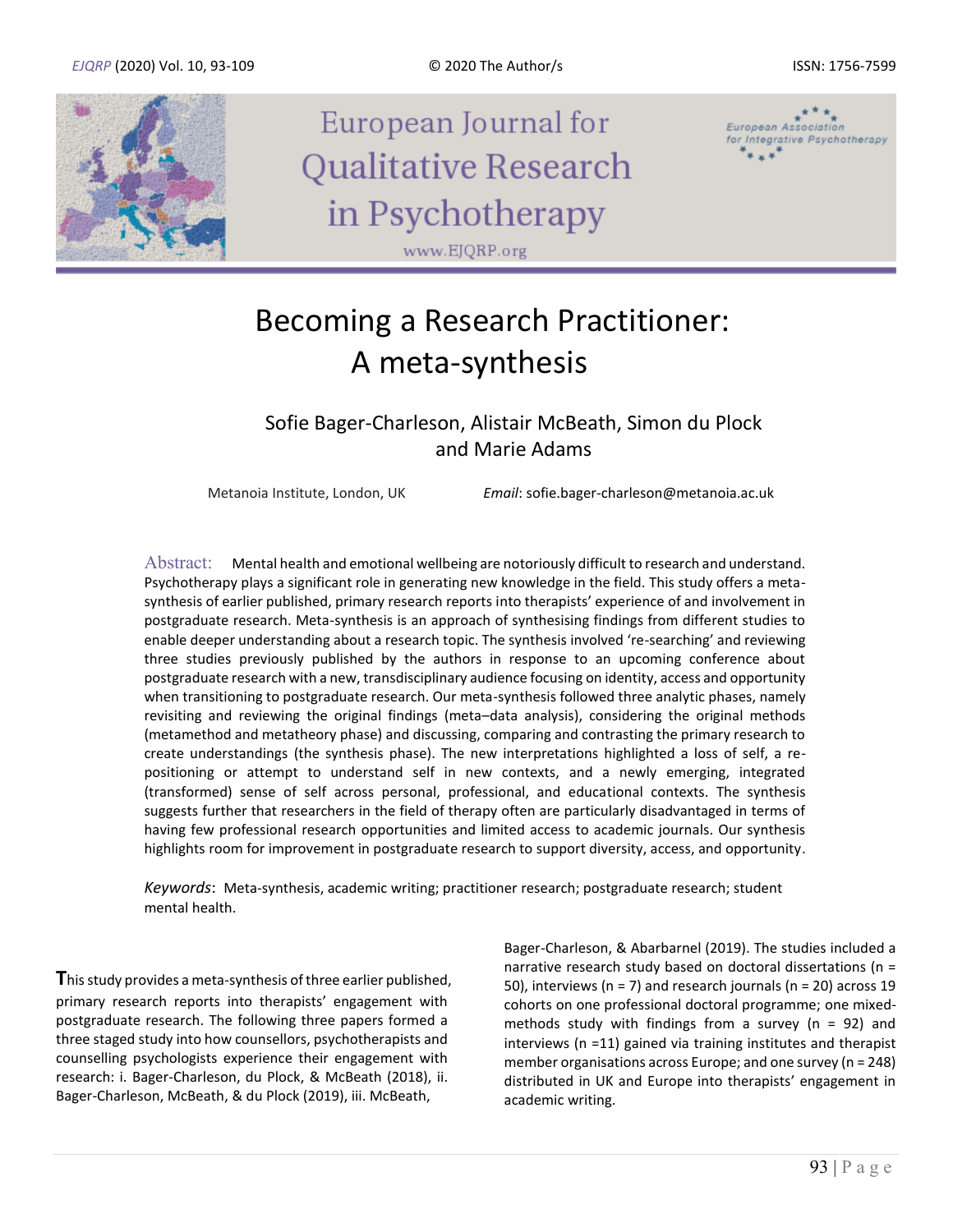#### **Background: Therapists as Research Practitioners**

The three studies under scrutiny were conducted under the umbrella of a research group titled Therapists as Research Practitioners (TRP) at Metanoia Institute. The TRP-group aims to enhance, deliver, and make policy recommendations for research training for counsellors, psychotherapists, and counselling psychologists. The synthesised studies explored obstacles and opportunities for the therapeutic practitioners to engage with research, focusing on therapists' own experience.

Triggered by an upcoming conference presentation, the authors have aimed to 're-search' and synthesise the findings across the studies which utilised 'transitions to postgraduate research' as its lens. Further questions emerged namely: How does postgraduate research training impact therapists' sense of identity? How do therapists access research training, and how do they engage in a wider academic community, across disciplines? And what are the occupational opportunities for therapists to advance as researchers during and after their research training?

## Methodology

### **Meta-synthesis**

'Meta-synthesis' has "become a generic term for the range of methodological approaches whereby the findings from several research studies are synthesised to produce a new and expanded understanding about the topic of inquiry" (Paterson & Thorne, 2003, p.39). It offers an alternative to systematic reviews and meta-analysis which aim for objective, neutral analyses of previous research. Meta-synthesis re-examines previous analyses, including considering how knowledge is embedded in personal, social, and cultural context as part of the findings.

Our meta-synthesis follows three analytic phases as we

- revisit and review the original findings (meta–data analysis),
- consider the original methods (metamethod and metatheory phase) and
- discuss, compare and contrast the primary research (the synthesis phase) by "digging deep to generate new knowledge about the phenomenon under study" (Paterson, 2007, p.76).

 $1$  The conference referred to in this paper is: the UKCGE annual even 2020: UK Council for Graduate Education, http://www.ukcge.ac.uk/events/ac2020-155.aspx

#### **Positioning Ourselves in the Study**

The original purpose for the synthesis involved presenting the research for a transdisciplinary audience with a shared focus on postgraduate training. The prospect of presenting at the upcoming research conference by the UK Council for Graduate Education (UKCGE)<sup>1</sup> triggered a re-engagement within the research team around the research from new angles. As part of the preparations a new member also joined our team.

The meta-synthesis study was led by Dr Bager-Charleson, chair of the TRP group, who raised themes and questions with the group which included the other leading TRP researcher Dr McBeath with Professor du Plock and Dr Adams. We asked ourselves: How might we sum up our research so far? What key findings might be relevant for a transdisciplinary context? Dr Adams had not participated in previous studies and added new perspectives, both directly and indirectly – sometimes simply by prompting the others to make tacit knowledge explicit.

### **Our New 'Lenses'**

A meta-synthesis is "an interpretation of what the authors of primary research reports have constructed or interpreted in their research" (Paterson & Thorne, 2003, p.40). Each study had originally been positioned as distinct and separate studies. Engaging the synthesis, they became jigsaw like puzzle pieces in a larger puzzle. The conference theme was *Transitions in postgraduate research through the lenses of access, identity and opportunity*, which shifted our focus to post-graduate research on a more general level.

The members of our research team represented a variety of interests. Our new member, Marie Adams, brought experience from research and teaching in the field of practitioner selfawareness and self-care. Her arrival required existing team members to address 'taken for granted' knowledge and make that explicit. Each of us approached also 'transition' in different ways at the time of the study, especially in terms of personal investment. Two of us had recently experienced bereavements of significant others, one (Sofie) was engaged in moving her mother into a care home at the time of study, and Alistair had recently expanded his clinical practice to include expertise in the field of transgender issues. As Sofie engaged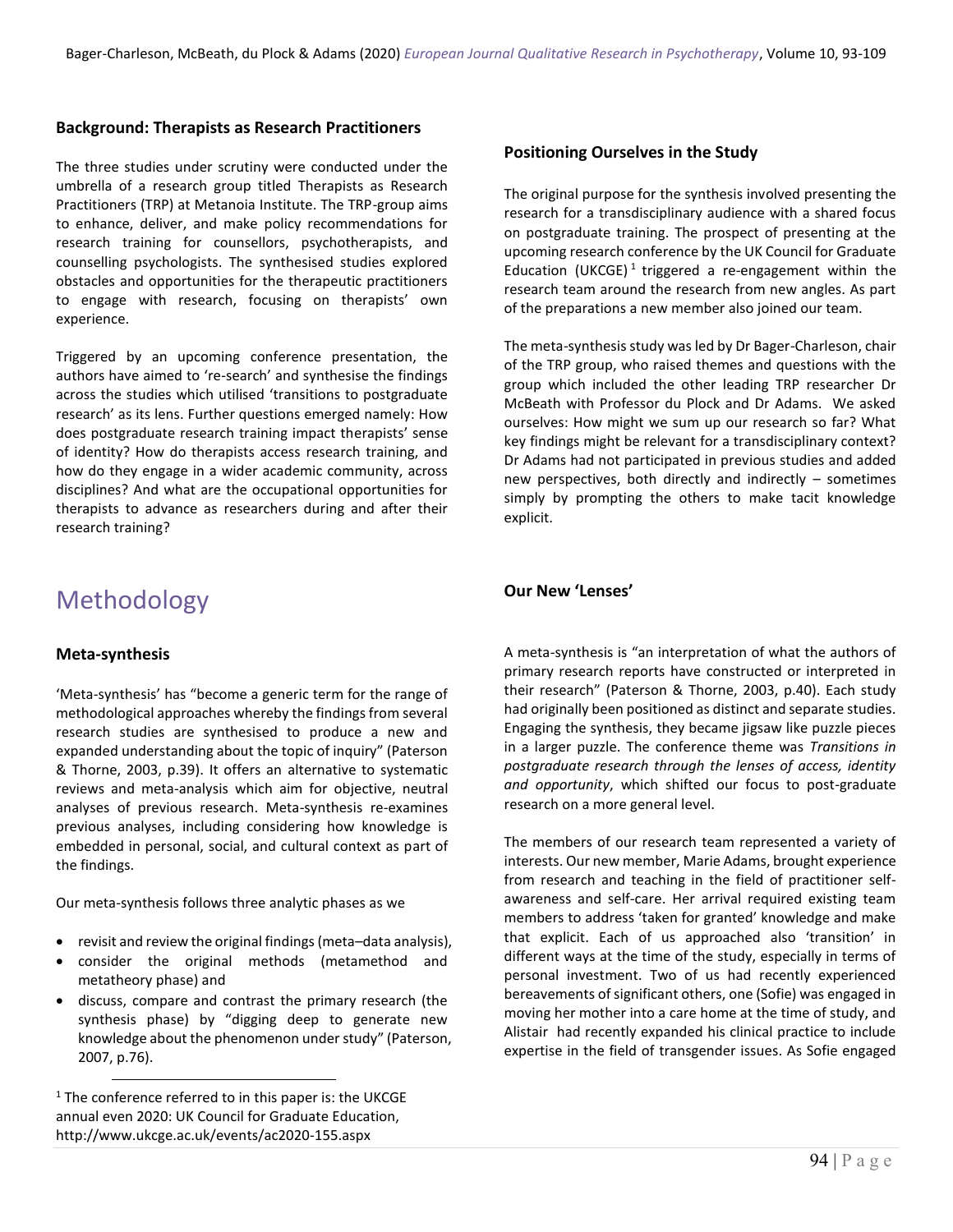in her mother's care home transition, she experienced doing this study as particularly anchoring and reassuring at the time. Some team members picked up on how her idealising of the research process got in the way of hearing the participants' struggle. The final stage of the meta-synthesis involved a shared reflection over a draft synthesised themes, and Alistair noted how Sofie had neglected to highlight the important frequency with which therapists had referred to 'shame and fear of failure' in that summary.

### **Critical Friends**

After establishing our ground aims in face-to-face meetings, *Skype* and over the telephone, we communicated regularly by email. We shared articles and analyses together with earlier stored details linked to the published research reports. We found our online contact sufficient to raise questions, offer suggestions and directions, and to discuss how the team members could reach agreed-on deadlines. Our group provided space for being vulnerable while also being a safe place to reflect, and be given opportunities for lively, in-depth discussions as part of the analysing and synthesising. Feeling safe and held by the group felt paramount. The term 'critical friends' fits well into the job-description of research team members in meta-synthesis studies. We resonated with Paterson and Thorne (2003) who write:

The research method of meta-synthesis, perhaps more than any other, requires that the researchers be willing to debate with each other in a respectful but open manner. It requires that they truly listen to others' perspectives and grapple with difficult issues in qualitative research. Many times, it requires that researchers be willing and able to risk voicing opinions not shared by everyone else in the group' (2003, p.28)

### **Critical Realism**

We position our meta-syntheses under the umbrella of critical realism (Bhaskar, 1975, 1998) as an alternative to classic positivist and interpretivist paradigms. It suggests, to some extent, a unifying view of reality and the acquisition of knowledge. Critical realism accepts the principle of an objective reality independent of our knowledge. It also accepts that our knowledge of the world is relative to who we are and that, ultimately, our knowledge is embedded in a non-static social and cultural context.

# Literature Review: Postgraduate Research Transition

Our interest turned to the well-being of postgraduate researchers in a higher education context and culture, with the view of positioning counsellors, psychotherapists, and counselling psychologists in that broader context. We found three overarching themes in our new literature review:

- Disorientation, self-doubt, and anxiety in higher education
- Transition
- Transformative learning

### **Disorientation, Self-doubt, and Anxiety in Higher Education**

Based on a literature review about 'transition' in postgraduate research together with a qualitative focus group with Masters students and supervisors, McPherson, Punch, and Graham (2017) suggest that transition into postgraduate research in general is often accompanied by disorientation, self-doubt and anxiety. Metcalfe, Wilson, and Levecque (2018) conducted interviews with key staff and postgraduate researchers at ten Higher education institutes (HEIs) alongside a pilot survey across six HEIs, with findings suggesting there needs to be a change in the education process:

Systemic culture change is needed by the [whole Higher Education Institutes HEIs] sector. The academic culture of high-achievement, expectations of high workloads and not displaying any weaknesses can mitigate against PGRs feeling this is a safe environment. (2018, p.30)

Thorley's (2017) scoping research across ten Higher Education Institutes (HEIs) suggests that mental health related problems are higher among postgraduate students in the United Kingdom (UK) relative to other sections of the population. His study showed that although several HEIs hold regular Postgraduate Research meetings and progress reviews this would involve little opportunity to refer to personal problems. Studies including undergraduate training in Thorley's transdisciplinary study show how alarmingly the number of student suicides increased by 79%, for instance, between 2007 and 2015, and the number of students (1,180) experiencing mental health problems who dropped-out of university due to "mental health problems" (Thorley, 2017, p.4) increased by 210% in 2014/15 compared to 2009/10, triggering higher education providers to report "significant increases in demand for counselling services" (Thorley, 2017, p.4). Barden and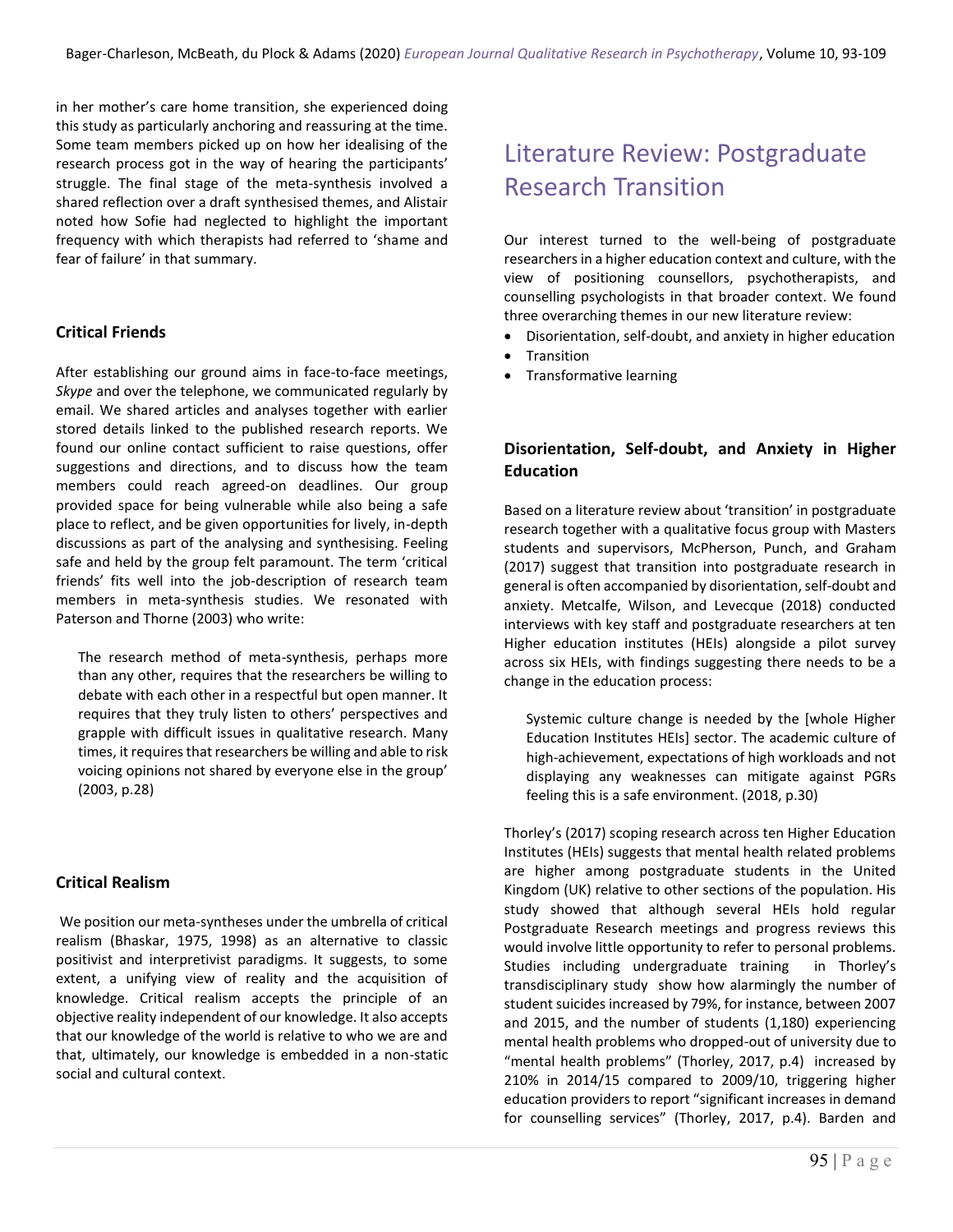Caleb's (2019) review of research in the field highlights further increase in reported mental health problems since 2018.

Metcalfe, Wilson, and Levecque (2018) applaud the increased interest in the wellbeing and the mental health of undergraduate students but assert that there is still little understanding about emotional and mental health related issues amongst Postgraduate Researchers. Postgraduate researchers were found to be "unwilling to talk about any wellbeing issues if they feel it will reflect badly on how their progress is viewed" (Metcalfe et al 2018, p.30). In fact, with options ranging from: 'never', 'at least once or twice a year', to 'every day', 58% of PGRs had considered suspending or leaving their doctoral training programme *without telling their supervisor*. Metcalfe et al. (2018, p.41) concluded that "for HEIs to provide a safe working environment for PGRs that supports their wellbeing and mental health the whole sector needs a systemic culture shift".

### **Transition**

The concept of 'transition' helped us also into new areas of insight. O'Shea (2014, p.137) compares transitions to "some type of reorientation [which] can both constrain or open-up opportunities as well as initiate change both on an individual level and also more broadly in relation to others". Meyer (2019) stresses the importance of acknowledging and normalising 'psychological transitions' linked to life stage changes, moving, loss etc. Ecclestone extends this thinking in terms of 'transition' as something which 'combine turning points, milestones or life events with subtle, complex processes of 'becoming somebody' personally, educationally and occupationally (2009, p.12). These strands pertaining to transitions expanded our view of transformative learning perspective into a *personal, professional and educational* domains of change. Our previous research included references to Mezirow's (2009) concept of transformative learning, and we referred then to transformative learning as something which inevitably causes stress as part of the requirements in postgraduate research to generate new knowledge. The educational theory about transformative learning suggests the importance of letting go of old knowledge to generate new, and how engaging in 'disorienting dilemmas', i.e. challenging earlier held set beliefs about the world, becomes part of this.

### **Transformative Learning**

Our meta-synthesis study developed this thinking further. Mezirow (2009) defines a "disorientating dilemma [as something] which challenges something which we hold as true, valid and reliable and involves letting go of familiar frameworks in ways which can involve stages of loss and

confusion" (2009, p.36). This resonated particularly with our own earlier findings that showed how individuals could pay a personal price for transformative learning, for instance, how they experienced somatic levels of pains during the research (Bager-Charleson, du Plock & McBeath, 2019; Bager-Charleson, McBeath & du Plock, 2019). The conference approached transition also through the lens of opportunity and access, which added interesting perspectives on transformative learning domains. O'Shea (2014) compared as mentioned 'transitions' to both constraining and empowering opportunities. Ecclestone (2009) extends this thinking in terms of 'transition' as something which "combine turning points, milestones or life events with subtle, complex processes of 'becoming somebody' personally, educationally and occupationally" (2009, p.12). These transitional strands expanded our view of transformative learning perspectives into *personal, professional and educational* domains of change. We return to this in Table 1 towards the end of this paper.

### **Returning to 'Therapists and Research'**

Our meta-synthesis involved re-vising earlier literature reviews and identifying or summarising the essence of our earlier studies, with transition into postgraduate research in mind. The following section recounts this process.

# Literature Review: Therapists' Unstructured and Patchy Knowledge

A number of studies have described therapists' research knowledge as unstructured or 'patchy', and often guided by personal interest (Prochaska & Norcross, 1983; Morrow-Bradley & Elliott 1986; Beutler, Williams, & Wakefield, 1995; Boisvert & Faust 2005; Morrow-Bradley & Elliott; Castonguay et al 2010; Darlington & Scott, 2002; Tasca 2015). Our literature reviews (Bager-Charleson, du Plock, & McBeath 2019; Bager-Charleson, McBeath, & du Plock, 2019; McBeath, Bager-Charleson & Arbarbanel, 2019) further develop these points painting a picture suggesting that therapists, historically, have rarely initiated research; they seem to be more informed by clinical experience, supervision, personal therapy, and literature than by research findings; their research is also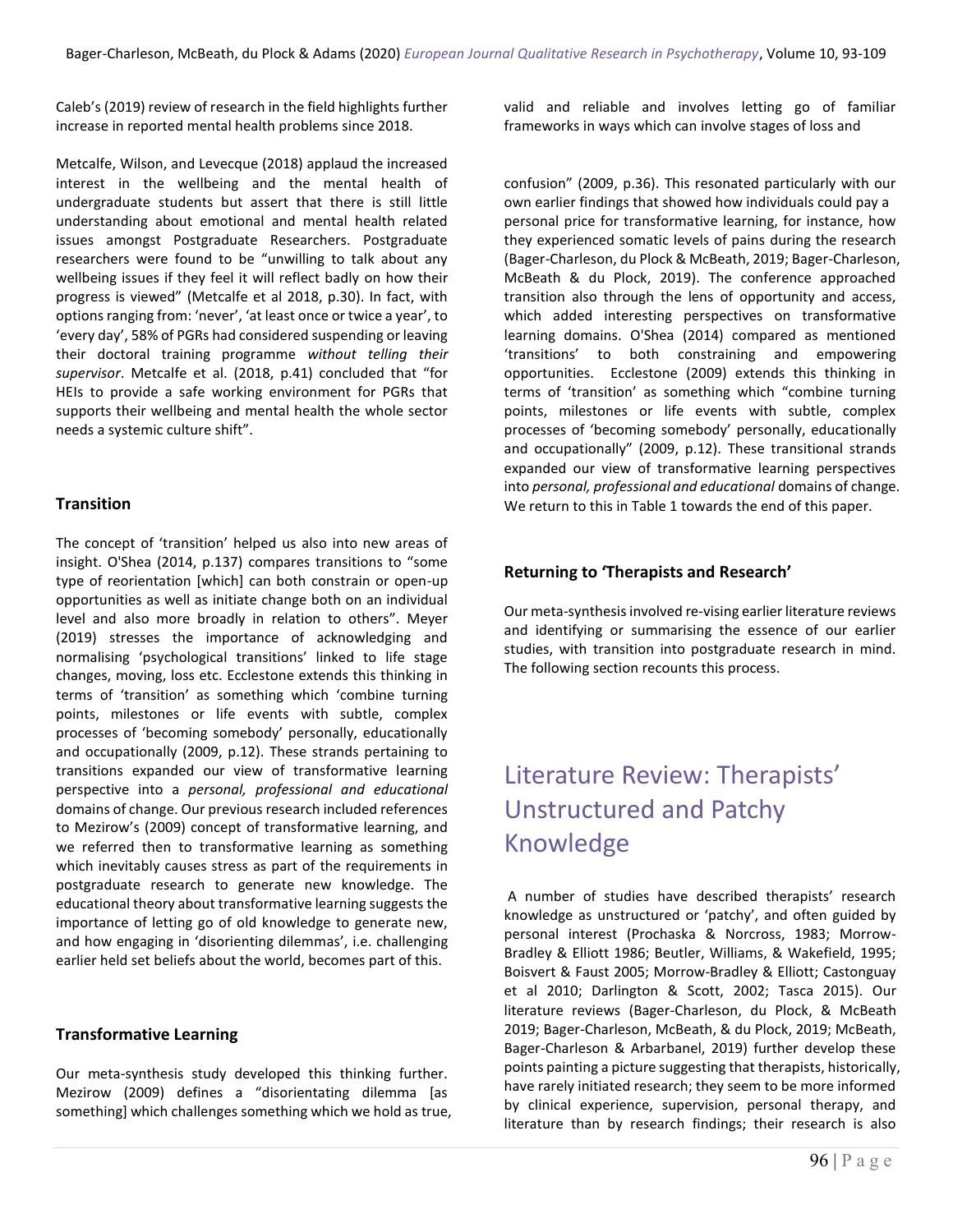described as based on poorly integrated knowledge gained from workshops, books, and theoretical articles.

### **Therapists and Research Practitioners (TRP) Metanoia research group**

Our earlier mentioned research group, the TRP group, had developed in response to the critique of therapy research as unstructured and patchy. We were interested in how counsellors, psychotherapists and counselling psychologists described their experiences of doing research. This developed, as previously mentioned, into a narrative thematic inquiry into counsellors' and psychotherapists' engagement with research; a mixed methods exploration of practitioners' views on the relationship between psychotherapy practice and research; and a mixed-methods inquiry into counsellors' and psychotherapists' engagement in academic writing. Our research findings from these three studies suggested a great deal of stress and discomfort among therapist researchers, which we now approached in the context of a general, crossdisciplinarian transition into postgraduate research in mind. Each project is initially summarised below and will be amplified and returned to through the lens of our meta-synthesis study.

### **Study 1: "Therapists have a lot to add to the field of research, but many don't make it there."**

Our first study (Bager-Charleson, du Plock & McBeath, 2018) was based on doctoral dissertations ( $n = 50$ ), interviews ( $n = 7$ ) and research journals ( $n = 20$ ) across 19 cohorts from one professional doctoral programme. The study identified three stages of therapists' embodied engagement with research including 'feeling overwhelmed', 'developing coping strategies' and 'feeling illuminated' through the research. The title of our write-up of this study reflects therapists' opportunities and access to research training, to which we will return after referring to some of the findings suggesting both a personal and professional painful transition from therapists to researchers.

### **The Painful Impact of Postgraduate Research on the Therapist's Personal and Professional Identity**

Several therapists described becoming unwell during their data-analysis work with for instance

- unexplained pain,
- hypertension,
- palpitations,
- chest pains,
- panic attacks and
- difficulty sleeping

Associated with somatic disturbances was a feeling expressed by many therapists of 'excessive immersion' whilst attempting to analyse their data. The stage of 'data analysis' particularly involved typically a high level of stress, often coupled with shame and confusion; "I underestimated the data- analysis," said one therapist, "you're desperately trying to find themes and codes and things but, actually, this is somebody's life." (A1).

The same therapist said:

The end-result [of my data analysis] was very nicely polished and well presented, but I don't think it really captured what went on and how that journey to the data analysis from the interviews, how it really played itself out, and how difficult it became. (A1)

Another therapist stated that, "I really did eat, sleep and breathe the research". (A2)

Whilst self-awareness and self-care are significant in clinical training, therapists referred to a research culture where personal investment typically was regarded as a weakness. One therapist reflected on self-care in research: "The literature on qualitative research emphasises the importance of protecting the research participants. There is not much on protecting the researcher". (A3)

Several therapists referred to shame. One described an overwhelming 'shame' when faced with not knowing; during stages when old understandings failed to make sense. The therapist, 'Peter' (B1), described some painful stages towards what we as researchers construed as transformative learning:

At first, I read and read and read…but how could I ever retrieve, synthesise, analyse this mass of thinking? How would I even remember certain key points as they disappeared under the constant input I was subjecting myself to? (B1)

There was a period of confusion and shame:

[It was] shaming – something I didn't talk to with anyone in case they would think I was being ridiculous, or that I should give the research up if simply reading books was giving me such high levels of stress. **(**B1)

The stress mounted:

About 15 months into the [programme] I began to have heart palpitations. These were extremely alarming and at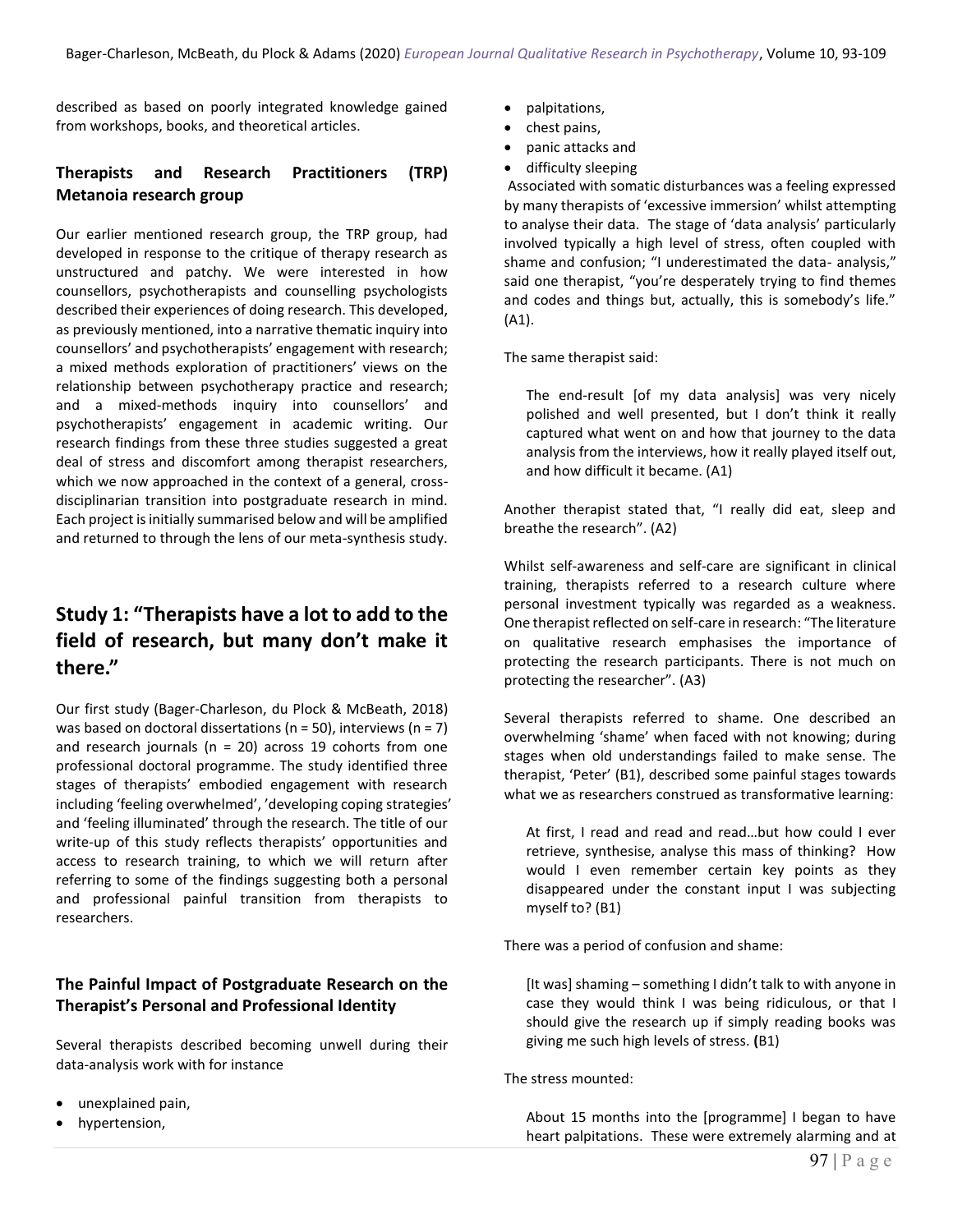some points I began to wonder if I was actually having a heart attack….Apart from palpitations the other main embodied experience I encountered during my research was, on the morning when I finally decided I had to stop reading and start 'creating', an incredible tightness across my chest and a heavy 'band like' feeling across my forehead. I was sat in my study, with hundreds of quotes/cards strewn across the floor, and a deep sense of foreboding. At that point I literally had no idea of how I was going to shape the literature I had read (subject-related and method/methodology-related) into a coherent, elegant, 'whole'. I remember groaning out loud at the prospect – as though I was involved in heavy physical labour. (B1)

This therapist referred however to a "happy ending". The therapist described becoming "aware of how easily we/I seek solid ground to live on, when actually there may be no such solidity" as an empowering both personal and professional outcome. He referred to an illuminating experience in terms of "learning to live with uncertainty and possibility" as part of research:

The palpitations, amazingly and much to my relief […] stopped and have never returned. For me, they attest to the reality that undertaking research into areas which are deeply meaningful and important to us as people, not just as academics, lays us open to challenge and struggle at very deep levels. To my mind, they represent an existential struggle with fundamental concepts or building-blocks of what it means to be human; a far-from-easy letting go of aspect of life which have felt like certainties and an opening up to anxiety and learning to live with it without the need to simply resolve it. (B1)

### **Conflicts with Prior Frameworks of Understanding**

References highlighted a gap for therapists in terms of their epistemological positioning in research compared to their relational, embodied and emotion guided practice. Many found it as mentioned difficult to see the currency of being emotionally and embodied attuned in research. "The impact of the written word" could be "very disorientating", as one therapist put it, and continued:

Words on the written page… they're very personal… so rife with emotional content and splitting, and polarities and mess…What do you do with that? How do you find an expression? (A4)

Many found research too rigid or limited and looked for new 'mediums':

You could find words, of course you could, but somehow they felt inadequate, a blunt instrument. I found other mediums actually allowed for actually going to places you wouldn't go to… I used music, drawing and cooking to help

participant connect with the experience we wanted to talk about. (A5)

### **Stereotypes and Glass Ceiling for Therapists**

Turning our attention to the therapists' 'narrative knowing' also highlighted issues relating to gender, culture and professional stereotypes surrounding self-sacrificing counsellors. The quote in the title of this first study, namely; *"*Therapists have a lot to add to the field of research, but many don't make it there" (Bager-Charleson, du Plock & McBeath, 2018) captured this complexity. The citation came from 'Moira', a middle-aged counsellor working in the charity sector with sexual abuse. Moira spoke in the interview about "a sense of a glass ceiling" in the counselling profession driven by stereotypes about counsellors as selfless nurtures and silent listeners. Moira had always enjoyed reading and writing but says that she kept her doctorate research secret from many of her colleagues as it represented a "showing off". "It can almost be a race to the bottom to work near all those who we help' rather than 'writing articles and stuff", said Moira:

There's a glass ceiling... I still feel there's a, you know, research is sort of about showing how clever you are, wanting to show off and all my whizzy little ideas. It's in my DNA to help those who are marginalized and in a way my own kind of experiences of barriers, of racism, of hitting a ceiling that I can only as a woman, who identifies as being black that I would only go so far, and that, and the whole world of research and being with all these well-spoken, articulate, bright people… My dad tells everybody that I'm a social worker, because he simply doesn't understand [laughs] what the hell I do... he tells everybody that help the poor and, in a way... and that's still what I am... it can almost be a race to the bottom to work near all those who we help... not writing articles and stuff! (A6)

### **Supervision, Personal Therapy, and the Importance of Space to Reflect**

Supervision was described as a crucial coping/support strategy, through its opportunity to explore the emotional aspects of research work. One therapist captured its value with these words, saying: "The research tapped into my fears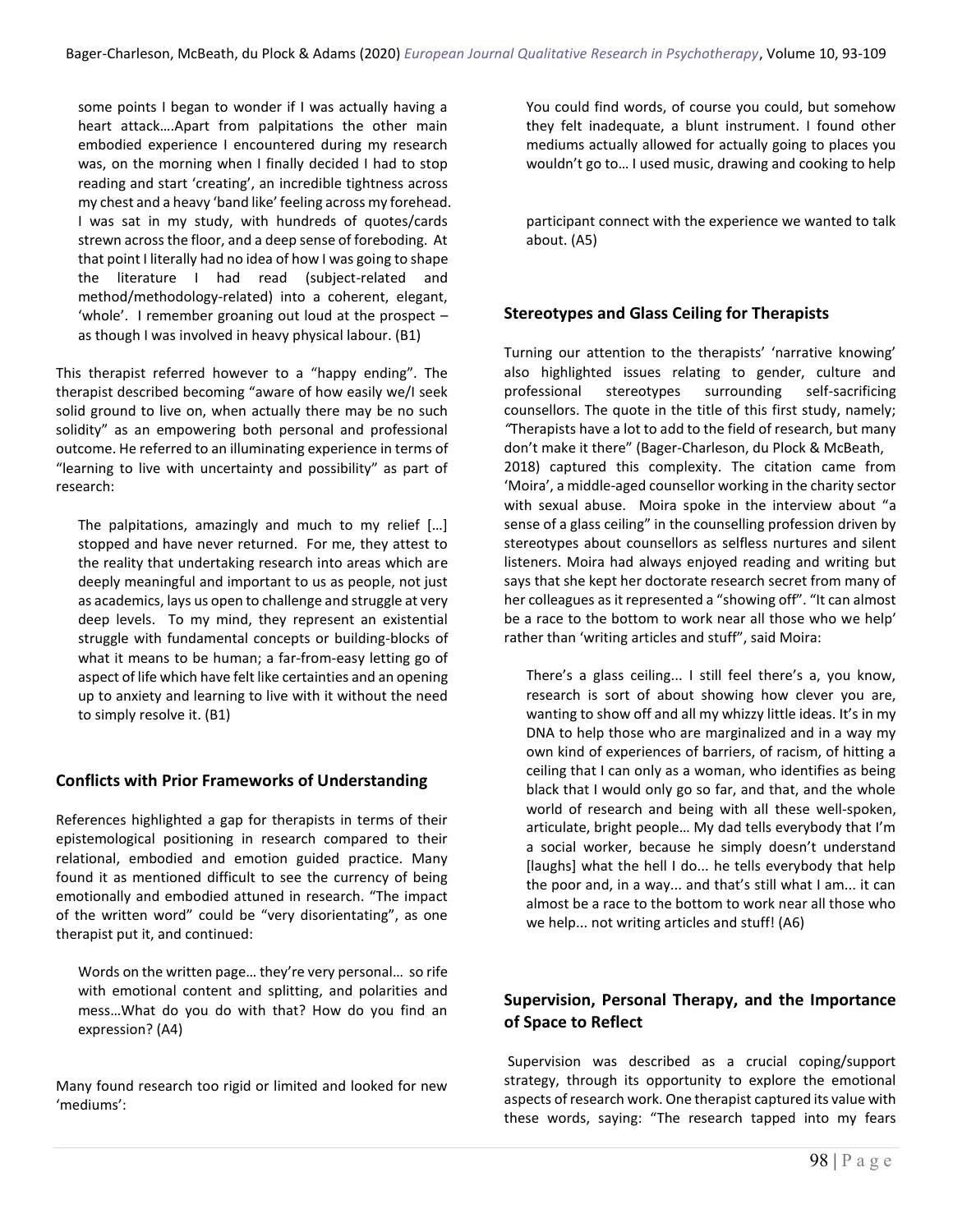around failing, and supervision helped me to understand and contain those feelings".

A fear and vulnerability around failure was articulated by a substantial number of therapists, and both supervision and personal therapy became significant to explore this:

I certainly had not expected this experience when I embarked on the research and was taken completely by surprise, so I now realised that not only did I need supervision in dealing with writing a doctorate and working with challenging material, I also needed personal therapy to separate out my issues from those of the victims. (C1)

Reflexivity (Finlay & Gough, 2003; Josselson, 1996) became an important context to consider both personal and epistemological positionings. Reflexive research journals and space for reflexivity in supervisions were emphasised as essential to understand self and knowledge in the research. One therapist described how researching into sexual offenders surprised her through its intensity. She had worked for many years and expected resilience. One transcript felt impossible to read, and when turning to countertransference in her research supervision helped her to move beyond the written and connect with her own underlying responses. "I didn't expect feelings being so important to consider in research", she said.

Resonating with values consistent with clinical practice, therapists described reflexive exploration as a familiar space:

To be uncomfortable with research can be essential, it can protect us from going too far, as Josselson (1996) writes when she suggests that our 'anxiety, dread and shame' are there to honour our participants and to remind us that our research is both about and by real people. (C2)

In summary, feeling lost, isolated, and emotionally vulnerable during the process of research were often referred to. Several discrete coping strategies were identified, which included:

- Reconnecting with therapy practice
- Research journal
- Supervision
- Personal therapy
- Embracing discomfort
- Developing 'other mediums' to help to go 'where words wouldn't go'.

The outcome was however often also illuminating and transforming on both personal and professional levels.

### **Study 2: "Psychotherapists are second class citizens within the NHS."**

Our second study (Bager-Charleson, McBeath & du Plock, 2019) reflected an expansion of previous research to include participants across training institutes, modalities, and countries. The study was conducted as a mixed-method study with a survey distributed via training organisations within and outside the UK. The study generated data from an onlinesurvey ( $n = 92$ ) and interview ( $n = 9$ ) based narrative and thematic analysis. Key questions asked were How do therapists describe their relationship to research? What amount of formal research training do therapists have? What extent do therapists feel that their own research is valued? How do therapists perceive research—what sort of activity is it? To what extent does research inform therapists' clinical practice?

Not feeling valued as a researcher was regrettably again a recurring theme. Our survey suggested that among the research active, only 2% answered that their research as valued "to a large extent" by colleagues. This offered a background to the critique of therapists' comparative low involvement in research.

### **"As a therapist I am feeling homeless with my research."**

This second, broader study resonated with our first study in terms of research active therapists referring to a sense of homelessness and isolation. Some chose for instance to keep their research interests to themselves; one therapist described being actively discouraged at work from making herself "overqualified" for her role as a counsellor. She described studying for a research degree as a "guilty hobby" which she kept quiet about both in her family and at work.

I always spend time on learning extra about my clients… But when I ask my manager [about doing more research training] she says, you're already overqualified for [being] a counsellor…" She makes me feel that wanting more training is a bad thing … an escaping from work. (Ab2)

Another described how, "all my colleagues are scared of research". The findings overall suggested that more systematic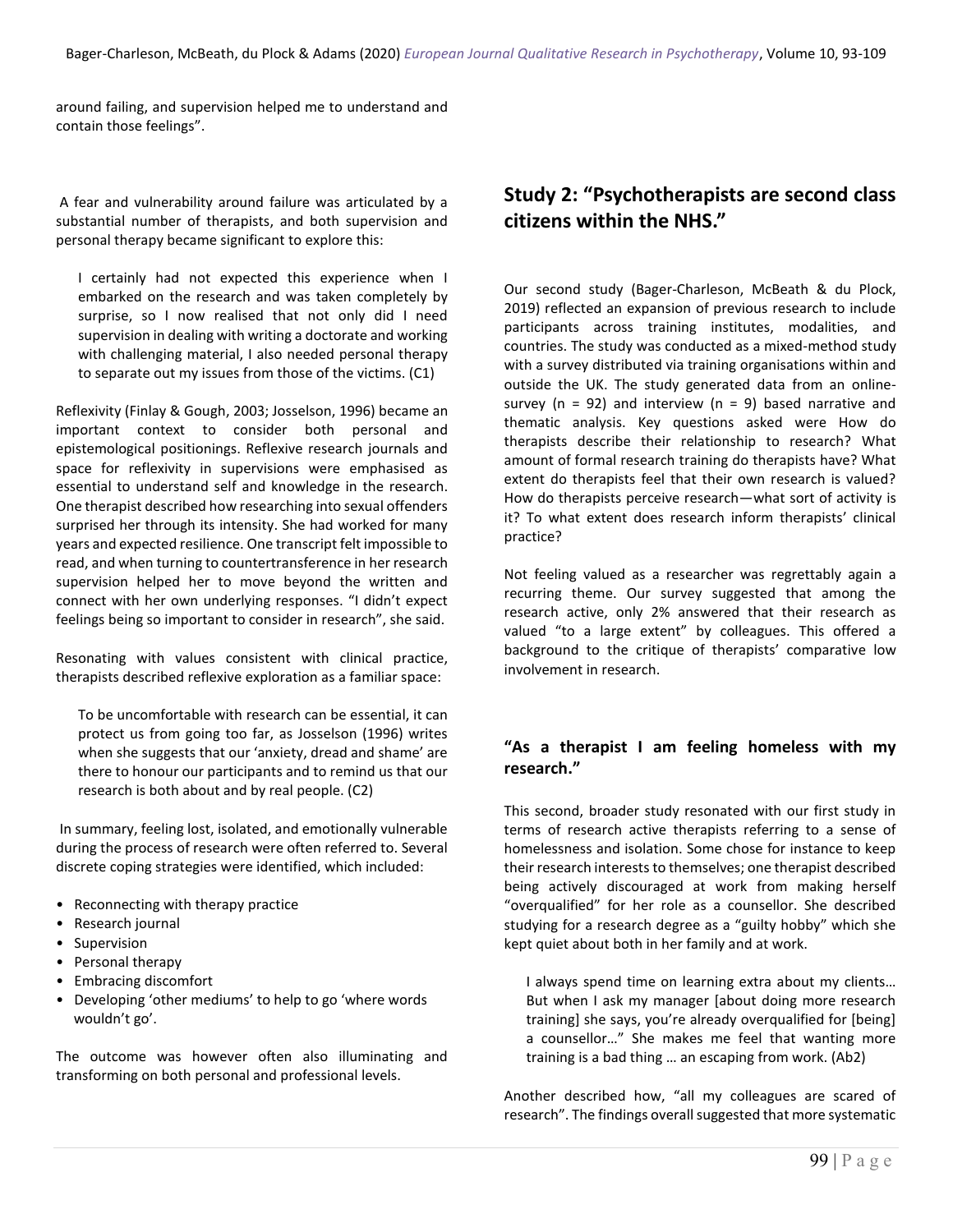efforts are required to understand and foster psychotherapists' engagement in research activities.

### **"Research can be a lonely and unsupported process."**

'Paul' was a psychoanalytic therapist who referred to therapists as 'second class citizens' within the NHS:

The largest upset is to not find research which reflects what I work with. Being a psychotherapist can feel like being a second- class citizen in the NHS. Cognitive, neuro, biological, outcome measures – there's a whole bunch of people I can contact and speak to. But I'm not working within those approaches … I struggle with the idea that emotions are measurable, and that I need a scientific practice. (Ab3)

### **"We need a broader structure for research."**

Again, many referred to research as often too narrowly defined. Eva, a Gestalt therapist in Sweden said:

We need a broader "structure" for research. I feel frustrated always needing to struggle to explain our theories. I want to do more research, but I want research training which helps us to research the things that we actually work with… I mean what it's about to be human. (Ab4)

'Paul' resonated with this:

I work phenomenologically, understanding each unique person in relationship with others. I struggle with the idea that emotions are measurable, and that I need a scientific practice. And… we can't work with the mind without thinking about what we *mean* by the mind. I mean, in the 80s I worked in - well what best would described as asylums, which were quite sickly, immoral and abusive really. Those things, the bigger picture is massively important to me.

The emphasis on the value of embodied, unspoken and socioculturally formed means of knowing was referred to as significant for clinical practice in our survey responses (see Figure 1).

This seemed, in turn, to resonate with the survey respondents favoured choice of methodology (see Figure 2).



Figure 1: Sources of learning to become a therapist

In the interviews, Eva echoed the earlier mentioned sense of "homelessness' among therapists interested in research. She referred to a combined lack of preparation and actual relevant research opportunities:

My training didn't involve much research at all, it was about being experiential and working with embodied processes in therapy. It doesn't fit in with the evidence-based framework. […] Measuring won't help us to understand what it's about to be a person, a human. (Ab3)



Figure 2: Favoured research Methodology

### **"Research is too little too late, in clinical training."**

Few spoke however in positive terms about the role of research in their original therapy training and, interestingly, some of those had undertaken research training elsewhere as part of their social work degree before therapy training. The others expressed a feeling of "too little too late": A trainee at the end of her Integrative training, referred to the research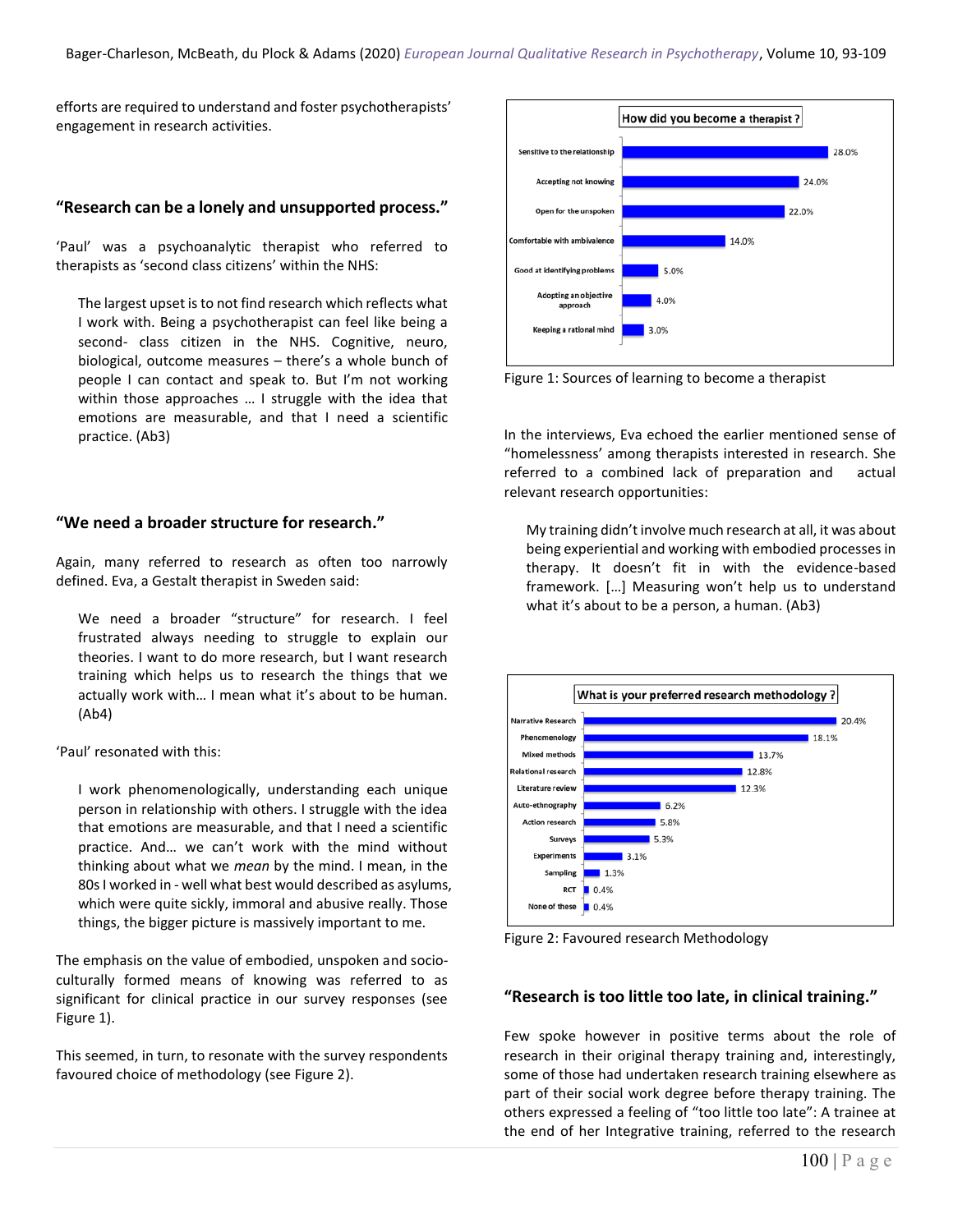training as poorly-timed; the research units felt like unwanted "add-ons" at a busy period of the training:

I came from a medical background and had looked forward to the research, but the timing made it feel like a burden alongside the other projects we needed to do. Most people on my course do not know anything about research apart from as personal development. It is an uphill struggle to make people believe that more research will be beneficial, I do not know why it has to be like that in therapy. (Ab4)

Most resonated with what Henton (2012) describes as common stereotypes among therapists about research by nature being objective, detached, and therapeutic practice being experiential, emotional and relational. Some expanded as described earlier this framework, finding ways of incorporating emotions in their research. Other referred to the divide as fixed, which seemed to have become a reason against incorporating research at all in the early clinical training. One therapist said: "My [clinical] training didn't involve much research at all, it was about being experiential and working with embodied processes in therapy."

Despite the occasional sense of pain, lostness and loneliness, the participants in both survey and interviews described overall their own relationship to research as positive.

### **"Experimenting with ideas and then finding new knowledge is fascinating."**

Rosanne worked as a Systemic therapist in Milan. She described research as a significant part of her therapy practice:

Research helps me as a psychotherapist to look wider. During one session, we come to find so much knowledge about one person. When I go deeper with research, I can understand the client better without getting lost'.

Another therapist referred to trying to share her enthusiasm:

Everyday I talk about research, I have become really passionate about the process, the exciting process about not knowing anything and then finding out, experiment with ideas and then finding new knowledge. (Ab1)

Others spoke of research mindedness and illumination. One said:

I think about an everlasting lasting 'research-mindedness'. For me it's become an enthusiasm for 'finding out' which helps me to understand everything that happens much better. Every new client session leads to new readings, checking out of new facts and data. And every encounter

with the data illuminates something new'. My research led to lasting research mindedness. I understand the clients better …each encounter with the data illuminating something new.

Many shared the positive experience of 'exploring' and 'finding out'; One said "reading and writing, exploring …. I need it in my life, like fresh air".

Our survey (n=92) (Bager-Charleson, McBeath, & du Plock 2019) also reflected an overall positive view to research, 48 % describing their relationship to research as 'friendly' (see Figure 3).



Figure 3: Attitudes to research.

### **Study 3: "Once upon a time psychotherapy practitioners and researchers were the same people."**

Our third study (McBeath, Bager-Charleson, & Abarbanel 2019) focused on opportunities and obstacles for therapist researchers to access others and disseminate their own research within the wider academic community through articles, conference papers and other forms of written contributions. Our study into academic writing was conducted as a collaborative project with the European Association for Integrative Therapists (EAIP) exploring obstacles and/or benefits for therapists' knowledge to be communicated in academic publications. The content of the survey was derived from the authors' review of relevant literature, discussions with colleagues and feedback from a pilot survey which involved twelve psychotherapists. The survey (n=248) focused on a number of key issues including:

- Psychotherapists' confidence around academic writing
- The key elements of good academic writing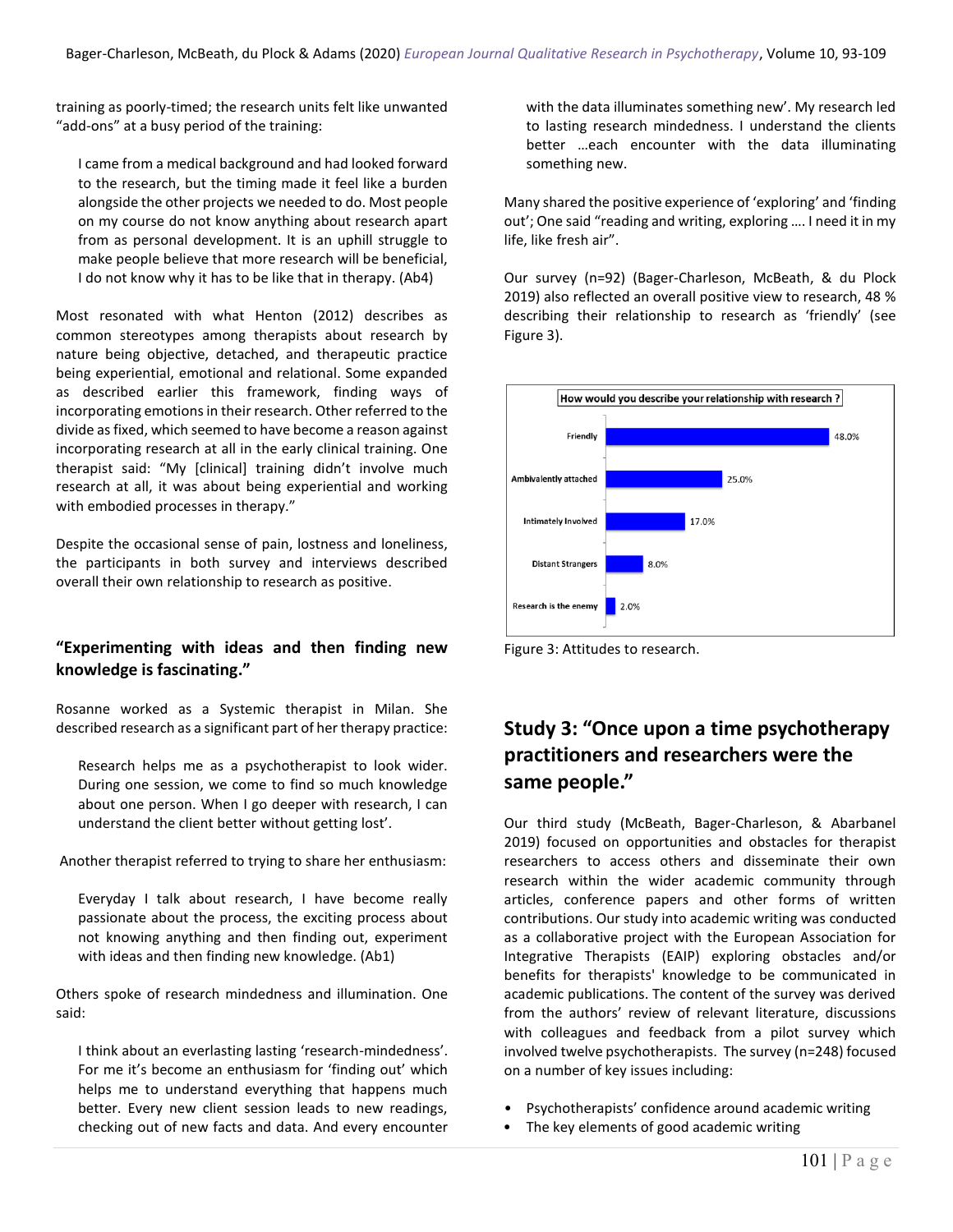- An audit of psychotherapists' academic output
- Whether academic writing should be a taught skill for therapists
- The key reasons for academic writing
- The extent to which clinical practice is informed by published work.

The survey provided us with a rich amount of free text comments, thus bringing both a quantitative and qualitative data perspective. It was important to gauge the extent to which therapists' clinical practice is informed by reading published output such as journals/articles.

### **An 'Academia Versus Practitioner' Dichotomy**

A total of 31% of respondents indicated that their clinical practice was informed by reading journals/articles 'to a large extent'. A further 57% chose the response 'to some extent'. So, over 80% of participants indicated that their clinical practice is informed by reading published material. The survey included options for free text comments, which most used. It became particularly clear here how lack of access and opportunity were major contributing factors to therapists' absence on academic platforms such as peer reviewed journals. One survey contributor became a co-author in our write-up (McBeath, Bager-Charleson & Arbarbanel 2019). She addressed the lack of access issues in clear terms:

Even if I did have access to scholarly resources and even if my research methods were accepted as rigorous, chances are that I would not be able to get my work published in prestigious, well-respected academic journals. This is because I am not affiliated with a university or mainstream research institute. A sole practitioner is effectively a nonentity in the scholarly domain of our field. (Abarbanel, 2012, p.4)

The lack of access was addressed in the survey too. The freetext comments included comments such as: "Journals are not open access and the language often obscured meaning."; and "It is difficult to access academic reading materials once you stop being a student."

### **Exclusion**

From both the survey and free text comments, there were clear indications of several psychotherapists experiencing a sense of exclusion. Some expressed not knowing what academic writing involved or required. Many lacked opportunities to participate. Several associated academic writing with a sense of fear and failure. Overall, less than 50% expressed confidence about writing an article with 8% being 'very confident' and 40% being 'confident'. Nearly a third of respondents (32%) expressed a lack of confidence about writing for publication with 22% being 'not confident' and 10% being 'not at all confident'. Reasons for psychotherapists lacking confidence about academic writing appear to be related to lack of training, opportunity and lack of exposure. Many therapists have never engaged in academic writing before; this reason accounted for 22% of all responses. A further 20% accounted for fear of rejection.

The free-text comments included reference to an intellectualisation of the profession and one that comes at the expense of clinical skills development.

The emphasis is now on academic qualifications and use of academic language […] we are moving away from trainee therapists focusing on their own personal process which in my opinion is what enables us to heal others. (FT2)

There is a danger that institutes will produce first-class theorists and academics who are lauded for their intellects, but who in reality may pass unnoticed as they fall short when faced with the practical task of working with clients. (FT15)

The current research training in psychotherapeutic programmes is still dominated by … a 'top dog' and 'underdog' attitude. There are excellent practitioners, who do practitioner research and are dismissed by academics. (FT18)

A total of 26 free text comments were offered about the key features of good academic writing. These included being creative/original in presenting ideas, effectively disseminating knowledge, and evidence of reflexivity. There was a single mention of the need to offer a clear ontological and epistemological position within academic writing.

Overall, five main themes were created from the data:

- Fear and lack of confidence
- Writing style
- Difficulty in accessing academic writing
- The academic-practitioner gap
- Lack of knowledge and support

The fear and lack of confidence was striking. The list below summed up the sub-themes.

Within the qualitative data the word fear appeared several times in terms of:

- Fear of not being able to write to the required standard
- Fear of negative evaluation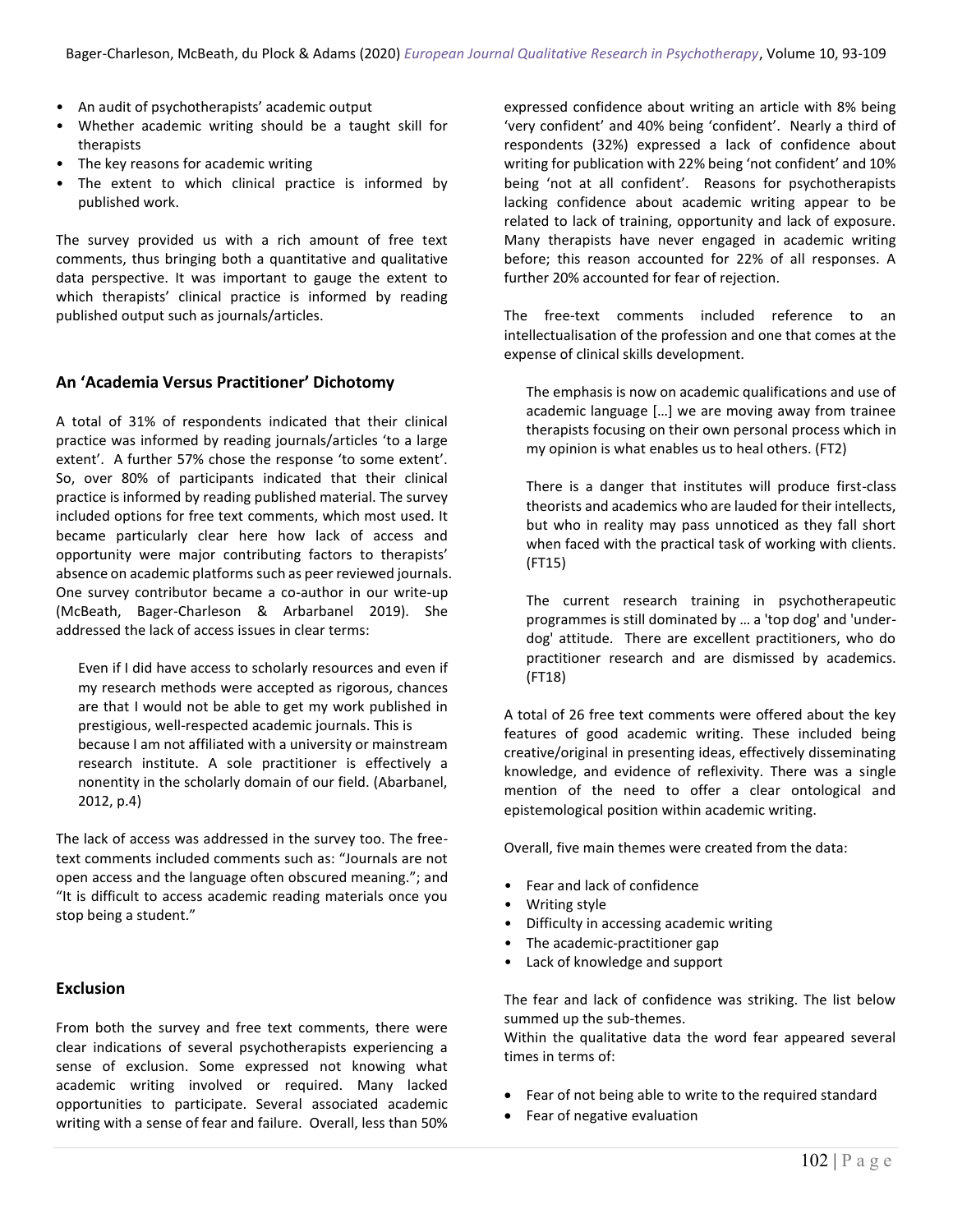- Fear of criticism or doing harm or being found out to be a rubbish therapist and others are better than me
- Fear of being rejected
- Fear of failure and peer judgement.

That practitioners expressed a lack of confidence may be expected by those with little or no experience of academic writing. However, the comments above also seemed to be acknowledging a far more brittle experience, namely, the possibility of feeling personal and professional shame or humiliation.

# Synthesising Conclusions

Homelessness and isolation were frequent themes when therapists describe their transition into research. When revisiting these experiences through the lens of Higher Education research, we felt that our findings coincided with frequently referred to themes in cross-disciplinary studies, for instance to the earlier referred to study by McPherson, Punch and Graham (2017) about how transitions from undergraduate to postgraduate education often is at least initially characterised by feelings of anxiety, self-doubt and disorientation. Our findings resonated with Metcalfe, Wilson and Levecque's (2018) suggestion about the postgraduate research culture being characterised by a high workload combined with a lack of shared discourse about showing weakness.

Therapists appear, in this sense, to share distress and pressure with others in the transition to postgraduate research. There are, however added pressures for counselling, psychotherapy and counselling psychology researchers. A significant disadvantage is the lack of professional support for a transition into research.

### **Stereotypes: Therapy is a Calling and Research is a Career**

Stereotypes about counsellors/psychotherapists as selfless listener is regrettably often reinforced by low-waged working conditions offering limited research opportunities. Some of our researcher practitioners reported feeling actively discouraged from making themselves 'over-qualified'. Some therapists described being discouraged by their employers to train for and to do research. "You are already overqualified for what you do", said one manager according to one of our participants. These stereotypes of a low-waged, self-sacrificing listener were often justified on the basis of psychotherapy being more a calling than a career. "Research is about showing how clever you are*"* said one therapist, referring to her postgraduate research as a 'secret' in her charity counselling agency. Many therapists express, for instance, worry about 'doing harm' to clients through their research relating to their practice. In our second study (Bager-Charleson, McBeath, & du Plock 2019), one therapist referred to a shaming ethical procedure.

So much is communicated beyond words for us play therapists, and we developed a video-recorded research study to learn more about that. We had come so far, worked so hard … but didn't get clearance. I'm not sure I'll recover after that. The ethical system is not designed to research those kind of unspoken things that are so fundamental for us. (C6)

This sense of vulnerability and 'homelessness' trickled through into writing academically about practice, referring to:

- Fear of negative evaluation
- Fear of criticism
- Fear of doing harm
- Fear of being found out to be a rubbish therapist
- Fear of being rejected
- Fear of failure
- Fear of peer judgement

### **Research is about "Being Objective and Detached."**

The sense of the epistemological 'gap' between clinical practice and research was, as suggested, an often referred to obstacle for therapists' transition into postgraduate research. One therapist interested in phenomenology and social constructionism described feeling as a 'second class' professional within the NHS. Many therapists objected to an evidence-based, often quantitative research model, describing it as detached from their emotional, visceral, and often idiographic approach in practice. It would be interesting to explore this further in terms of how some of the rejection of quantitative research, for instance use of surveys, stems from lack of exposure and training. Counselling psychologists typically enter their postgraduate training with undergraduate degree which includes some quantitative research. They were included in the participant cohorts for all three studies, revisited here. Might they have felt more confident if encouraged to include more quantitative research in their studies? Might training institutes sometimes inadvertently collude in stereotyping a practice versus research culture?

A significant obstacle was the basic problem of access. Many therapists who now worked in private practice, returned to an academic vacuum after graduating as it would be too expensive to subscribe to online platforms privately. This is a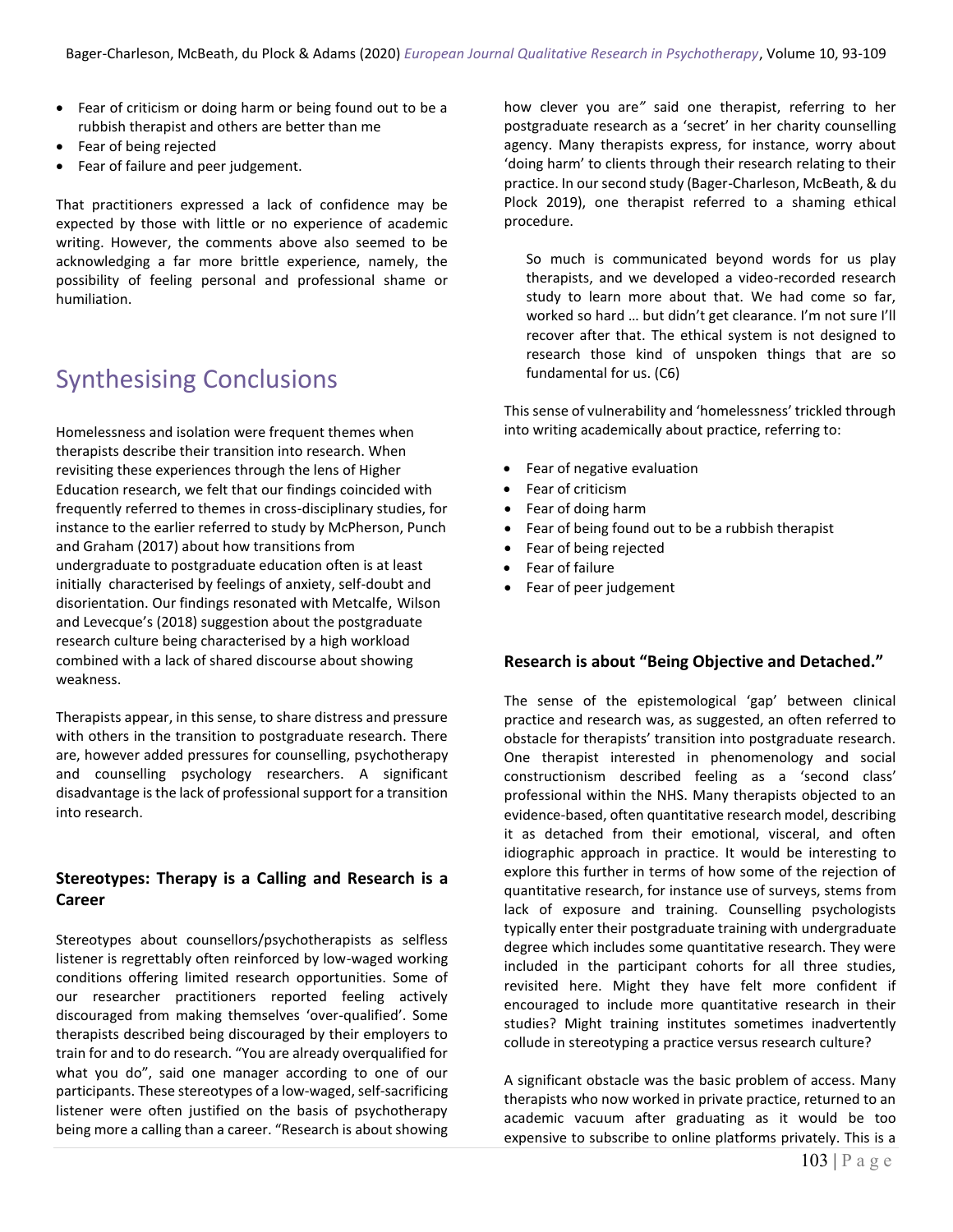significant problem, likely to improve by increased access and recent efforts noticed by therapy member-organisations, such as the BACP to supply search engine access to its members.

Among all these obstacles, it is easy to forget the 'happy ending' which actually underpinned the narratives. Having undertaken and completed their postgraduate research led to transformative learning on many levels and was generally referred to as enriching on both a personal and professional level. As one therapist said:

• For me it's become an enthusiasm for 'finding out' which helps me to understand everything that happens much better.

Table 1 captures some of the themes that have emerged when we view postgraduate research through the lens of 'transition'. Our interpretive framework highlighted personal, professional, and educational transitions, with three stages represented for each. Each transitional strand reflected to us:

- A loss of sense of self,
- A re-positioning or attempt to understand self in new contexts, and a new integrated (transformed) sense of self

| Personal                                                                                                                       | Clinical practitioner                                                                                                                                                                                   | Researcher                                                                                                                         |
|--------------------------------------------------------------------------------------------------------------------------------|---------------------------------------------------------------------------------------------------------------------------------------------------------------------------------------------------------|------------------------------------------------------------------------------------------------------------------------------------|
| <b>Stage 1 Losing sense</b><br>of personal self                                                                                | Stage 1 Losing sense of<br>professional self                                                                                                                                                            | <b>Stage 1 Not finding</b><br>research identity                                                                                    |
| I was feeling<br>removed, detached,<br>disembodied<br>I had played in the<br>words so much I lost<br>sight of the body         | I don't tell my<br>colleagues about my<br>research                                                                                                                                                      | Desperately trying to<br>find themes and<br>codes and things but,<br>actually, this is<br>somebody's life.                         |
| I read and read and<br>read                                                                                                    |                                                                                                                                                                                                         |                                                                                                                                    |
| I really did eat, sleep<br>and breathe the<br>research                                                                         |                                                                                                                                                                                                         |                                                                                                                                    |
| Experiencing<br>Pain;<br>Hypertension;<br>Palpitations;<br>chest pains;<br>panic attacks;<br>insomnia:<br>excessive immersion; | Research is sort of<br>about showing how<br>clever you are, wanting<br>to show off and all my<br>whizzy little ideas. [I'm<br>a counsellor and] it's in<br>my DNA to help those<br>who are marginalized | End-result was very<br>nicely polished [but<br>didn't show] how it<br>really played itself<br>out, and how difficult<br>it became. |
| I began to have heart<br>palpitations. These<br>were extremely<br>alarming  I didn't                                           |                                                                                                                                                                                                         |                                                                                                                                    |

| talk to with anyone in<br>case they would think<br>I was being ridiculous. |                                                  |                                               |
|----------------------------------------------------------------------------|--------------------------------------------------|-----------------------------------------------|
| an incredible<br>tightness across my                                       |                                                  |                                               |
| chest and a heavy                                                          |                                                  |                                               |
| 'band like' feeling<br>across my forehead.                                 |                                                  |                                               |
| [I had] literally no                                                       |                                                  |                                               |
| idea of how [to]<br>shape the literature                                   |                                                  |                                               |
| [into] a coherent,                                                         |                                                  |                                               |
| elegant, 'whole'.<br>It's been horrific, I've                              | [Counselling practice]                           | Words on the written                          |
| agonised so much,                                                          | can almost be a race to                          | page they're very                             |
| feeling like a fraud, so<br>stupid.                                        | the bottom to work<br>near all those who we      | personal so rife<br>with emotional            |
|                                                                            | help not writing                                 | content and splitting,                        |
| [It was] shaming<br>[that] simply reading                                  | articles and stuff!                              | and polarities and<br>messWhat do you         |
| books was giving me                                                        |                                                  | do with that? How do                          |
| such high levels of<br>stress.                                             |                                                  | you find an<br>expression?                    |
| As a woman, who                                                            | All my colleagues as<br>scared of research       | You could find words,                         |
| identifies as being<br>black [in a self-                                   |                                                  | of course you could,<br>but somehow they      |
| sacrificing counselling                                                    | 2% answered that their<br>research as valued "to | felt inadequate.                              |
| profession] I would<br>only go so far.                                     | a large extent" by                               |                                               |
|                                                                            | colleagues.<br>Cognitive, neuro,                 |                                               |
|                                                                            | biological, outcome                              | Measuring won't<br>help us to                 |
|                                                                            | measures - there's a<br>whole bunch of people    | understand what it's<br>about to be a person, |
|                                                                            | I can contact and speak                          | a human.                                      |
|                                                                            | to. But I'm not working<br>within those          | 'I had completely lost                        |
|                                                                            | approaches.                                      | the body as a route                           |
|                                                                            | My training didn't                               | to knowledge.                                 |
|                                                                            | involve much research                            | A sole practitioner is                        |
|                                                                            | at all, it was about<br>being experiential and   | effectively a<br>nonentity in the             |
|                                                                            | working with                                     | scholarly domain of                           |
|                                                                            | embodied processes in<br>therapy over.           | our field'                                    |
|                                                                            | when I ask my<br>manager [about doing            | The whole world of                            |
|                                                                            | more research                                    | research and being                            |
|                                                                            | training] she says,<br>you're already            | with all these well-<br>spoken, articulate,   |
|                                                                            | overqualified for                                | bright people.                                |
|                                                                            | [being] a counsellor.<br>The largest upset is to | 32% expressed a lack                          |
|                                                                            | not find research                                | of confidence about                           |
|                                                                            | which reflects what I<br>work with. Being a      | writing for<br>publication. The               |
|                                                                            | psychotherapist can                              | following responses                           |
|                                                                            | feel like being a<br>second- class citizen in    | where offered to<br>this:                     |
|                                                                            | the NHS.                                         | Lack of access to                             |
|                                                                            |                                                  | academic journals                             |
|                                                                            |                                                  | Lack of opportunities                         |
|                                                                            |                                                  | to publish qualitative                        |
|                                                                            |                                                  | write-ups                                     |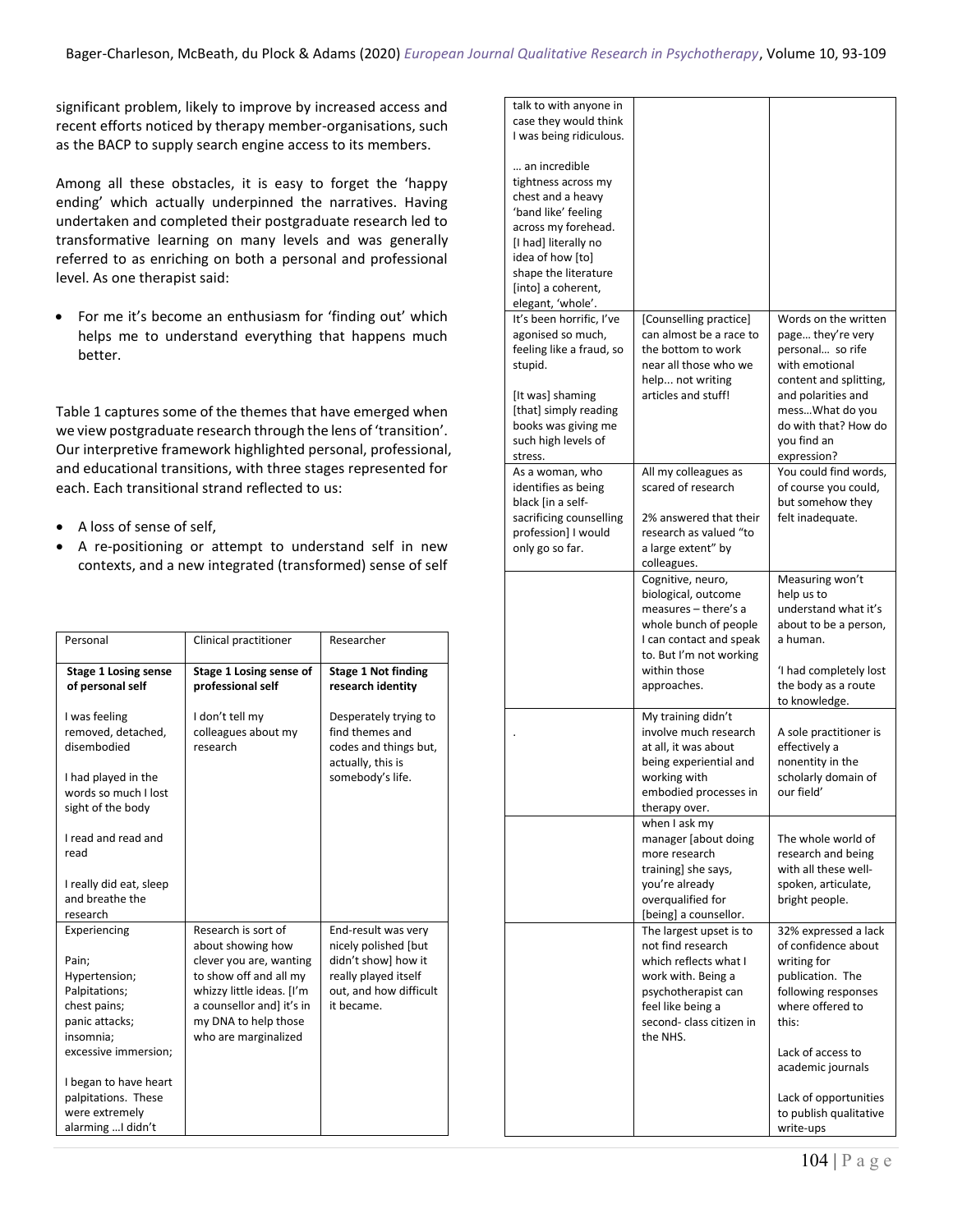|                                                 |                                          | Fear and shame. This<br>was a particularly<br>significant sub-<br>theme. Reported<br>reasons for not<br>engaging in academic<br>writing were:                                                                                                     |
|-------------------------------------------------|------------------------------------------|---------------------------------------------------------------------------------------------------------------------------------------------------------------------------------------------------------------------------------------------------|
|                                                 |                                          | Fear of not being to<br>write to the required<br>standard<br>Fear of negative<br>evaluation<br>Fear of criticism<br>Fear of doing harm<br>Fear of being found<br>out to be a rubbish<br>therapist<br>Fear of being<br>rejected<br>Fear of failure |
|                                                 |                                          | Fear of ill peer                                                                                                                                                                                                                                  |
|                                                 |                                          | judgement.                                                                                                                                                                                                                                        |
| <b>Stage 2: Positioning</b><br>self in research | Stage 2: Linking                         | <b>Stage 2: Linking</b>                                                                                                                                                                                                                           |
|                                                 | practice with research                   | research with                                                                                                                                                                                                                                     |
|                                                 | knowledge                                | practice                                                                                                                                                                                                                                          |
|                                                 |                                          |                                                                                                                                                                                                                                                   |
| Different sentences in                          |                                          |                                                                                                                                                                                                                                                   |
| each transcript, it was                         | I work with being                        | Self-care and                                                                                                                                                                                                                                     |
| like a sword going                              | human, working with                      | reflection in research                                                                                                                                                                                                                            |
| through me, right                               | embodied processes in                    | felt important. Not                                                                                                                                                                                                                               |
| there where my heart<br>is, where my soul is,   | therapy doesn't fit in<br>with the       | only did I need<br>supervision in dealing                                                                                                                                                                                                         |
| and then the tears                              | evidence-based                           | with writing a                                                                                                                                                                                                                                    |
| would come and                                  | framework                                | doctorate, working                                                                                                                                                                                                                                |
| sometimes it's quite                            |                                          | with challenging                                                                                                                                                                                                                                  |
| unexpected.                                     |                                          | material, but also I                                                                                                                                                                                                                              |
|                                                 |                                          | needed personal                                                                                                                                                                                                                                   |
|                                                 |                                          | therapy to separate                                                                                                                                                                                                                               |
|                                                 |                                          | out my issues from                                                                                                                                                                                                                                |
|                                                 |                                          | those of the victims.                                                                                                                                                                                                                             |
| Reflexivity and                                 | Sensitivity to                           |                                                                                                                                                                                                                                                   |
| looking at myself in                            | relationships (30%),                     | My supervisor                                                                                                                                                                                                                                     |
| the research helped                             | accepting not knowing                    | grounded me, she                                                                                                                                                                                                                                  |
| me to understand my<br>own reactions            | (27%) and openness to                    | was on my side                                                                                                                                                                                                                                    |
|                                                 | the unspoken (25%)<br>are more important | other mediums                                                                                                                                                                                                                                     |
|                                                 | than a rational mind                     | actually allowed for                                                                                                                                                                                                                              |
|                                                 | (2.5%) as sources of                     | actually going to                                                                                                                                                                                                                                 |
|                                                 | knowledge in clinical                    | places you wouldn't                                                                                                                                                                                                                               |
|                                                 | practice.                                | go to music,<br>drawing and cooking.                                                                                                                                                                                                              |

| Stage 3: Finding new                                                     | Stage 3: Renewed,                                                                                                | Stage 3: A strong,                                                                            |
|--------------------------------------------------------------------------|------------------------------------------------------------------------------------------------------------------|-----------------------------------------------------------------------------------------------|
| sense of self                                                            | strengthened                                                                                                     | multilayered                                                                                  |
|                                                                          | professional identity                                                                                            | research identity                                                                             |
| I learn so much, on so<br>many levels. The                               | Therapy is about                                                                                                 | I have become really                                                                          |
| research tapped into<br>my fears around<br>failing, and                  | always learning<br>something new.                                                                                | passionate about the<br>process, the exciting<br>process about not                            |
| supervision helped<br>me to understand<br>and contain those<br>feelings. | 80% of participants<br>indicated that their<br>clinical practice is<br>informed by reading<br>published material | knowing anything<br>and then finding out,<br>experiment with<br>ideas and then<br>finding new |
|                                                                          |                                                                                                                  | knowledge.<br>Research is just so<br>exciting!                                                |
| 'Anxiety, dread and                                                      | My research lead to a                                                                                            | Undertaking research                                                                          |
| shame' are there to                                                      | lasting research                                                                                                 | into areas which are                                                                          |
| honour our                                                               | mindedness, I                                                                                                    | deeply meaningful                                                                             |
| participants and to                                                      | understand the clients                                                                                           | and important to us                                                                           |
| remind us that our                                                       | better each                                                                                                      | as people, not just as                                                                        |
| research is both                                                         | encounter with the<br>data illuminated                                                                           | academics, lays us                                                                            |
| about and by real                                                        |                                                                                                                  | open to challenge                                                                             |
| people.                                                                  | something new.                                                                                                   | and struggle at very<br>deep levels.                                                          |

Table 1: On becoming a practitioner researcher, personally, professionally and educationally

## Final Reflection

To avoid psychotherapy becoming divided by areas of competence so that clinical practice fails to be informed by research and vice versa, more support is needed from training providers, employers and the wider academic community. That we are *finally* grappling explicitly with the academic/practitioner divide suggests something of a cultural shift, or at least the beginning of one. This meta-synthesis has convinced us that we need to do more. We see a need for more voices to be raised to challenge the inaccessibility of academic work (both in terms of journal access and an often objectivity driven writing). We also need more action at the ground level to introduce the research world earlier in practitioner trainings. To our mind, *we all have a role to play*.

### **Research Access**

Some therapy member organisations have recently introduced members' access to online search platforms like EBSCO. This feels like a step in the right direction. A next welcomed step would be to introduce research options as part of, for instance, clinical placement. As part of this, the focus on research on clinical training might expand and develop. One therapist said: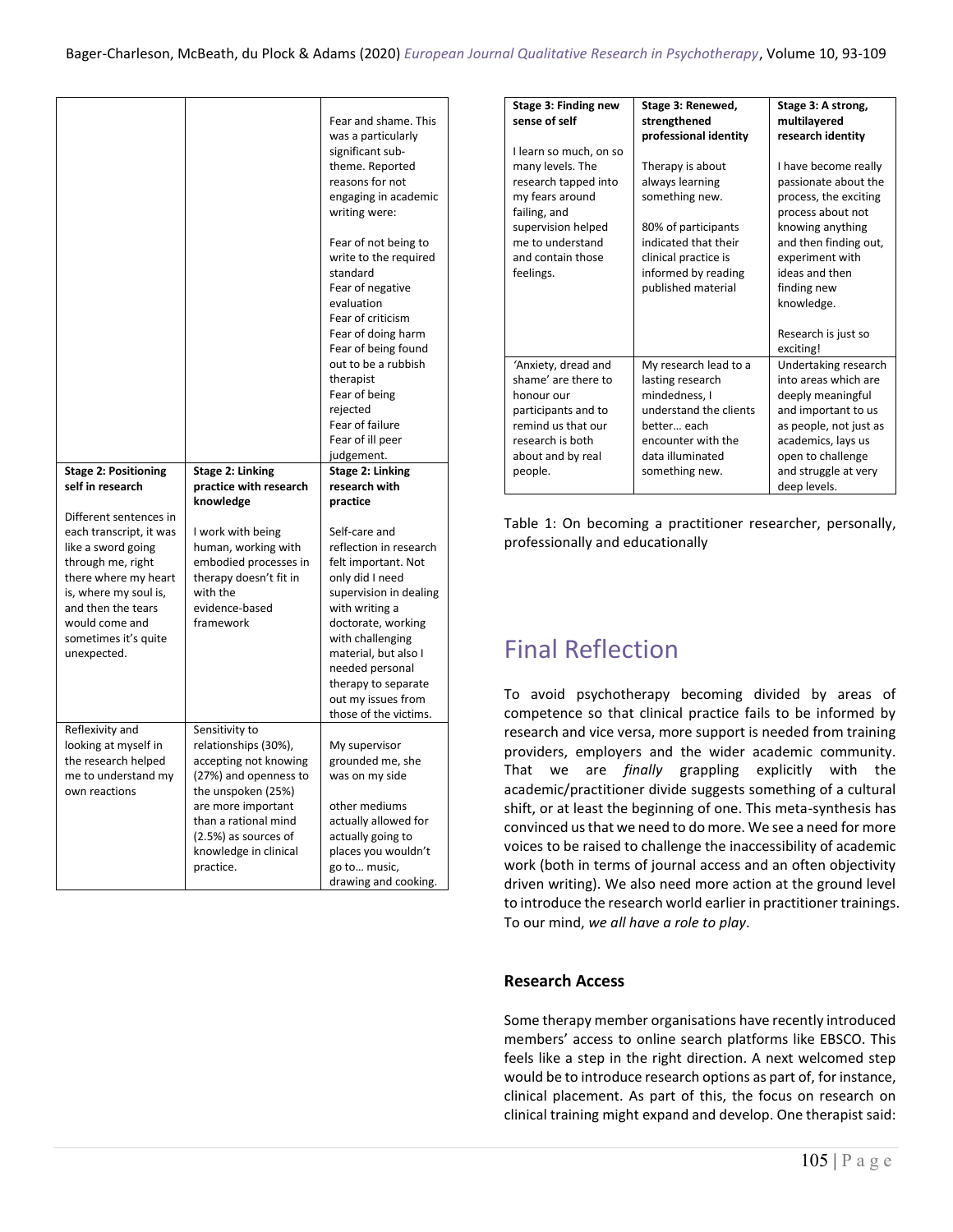The scientists and researchers I work with; they know they have a career in research – you get rewarded and promoted. That kind of recognition doesn't exist in therapy.

This seems important to change.

### **Training for Broad and Deep Research**

It is easy to forget the significant role psychotherapy plays in a broader context. Despite one in four people being estimated to experience mental health problems, mental health research has "lagged behind many other areas in terms of priority, funding, and therefore discoveries" (Department of Health, 2017, p.2). This study supports systematic and creative bridging across research approaches in psychotherapy – as part of mental health and emotional wellbeing development.

We suggest, as mentioned, earlier exposure in training and in placement to research, guided by research methodology which allows for both depth and breadth, facilitated through a dialogue across sub-disciplines. Tutors' own research knowledge plays a huge role in supporting trainees in developing into confident research practitioners. Our findings support a problem addressed in 2012, by the Higher Educational Academy (Rutten & Hulme 2012) in terms of psychotherapy tutors being poorly equipped for research teaching, writing:

[H]istorically research methods training is a weak area in the academic counselling community, as many came into teaching via practice… [M]any do not have any research methods background. There is a great need to up-skill Counselling tutors to become competent and enthusiastic researchers who can inspire a future generation of students to take up research themselves" (Rutten & Hulme, HEA, 2012 p.8).

As means of addressing this problem, our own training institute (Metanoia, London) is pioneering a qualification dedicated to teaching psychological therapies; the PGCertHE<sup>2</sup> (Teaching and Learning in Counselling and Psychotherapy) programme\*, in which research knowledge plays a key role. That will include training in cross-disciplinarian frameworks for 'mixing' methods to generate deep, idiographic, and broad, nomothetic new knowledge within reflexive frameworks. Mental health and emotional wellbeing are notoriously difficult areas to understand and research, which is likely to be reflected in therapists' research situation and which both tutors and research supervisors need to be able to relate to. An often-ignored obstacle for research progression in the field of mental health is to our mind a sub-disciplinary divide which positioners practitioners and researchers between two contrasting schools of thought. *Evidence-based approaches* emphasise the importance of certainties and for a mental health-related commonly held 'truth'; whilst *social constructionist inspired* approaches emphasise differences with socio-cultural, linguistic, gender related and other context dependent interests in mind. Both bring a welcomed demystifying approach, arguing for transparency and accountability –but from contrasting angles. Rather than a dialectical engagement, a reoccurring theme is regrettably often a *divide* between an idiographic, embodied and intuitive understanding 'versus' objective, rational and nomothetic modes of explanation (Bager-Charleson, du Plock, & McBeath 2019; McBeath, Bager-Charleson, & Abarbanel, 2019). We hope the teaching training, engagement with workplace about the importance of research (starting with placement), and improvement of general access to online research platforms, will support a 'bridging' towards deep *and* broad understandings in the field of mental health and emotional wellbeing. This can involve ongoing systematic evaluation of both process and outcome (Stiles, 2017; Tomm, St. George, Wulff, & Strong, 2014; Van Rijn 2020), and textbooks covering qualitative, quantitative and mixed methods research within the umbrella of reflexivity and for therapists' familiar focus on self-awareness. Prompted by this project and the upcoming teacher training, two team members (Bager-Charleson & McBeath 2020) have co-edited a book entitled '*Enjoying research in the field of counselling and psychotherapy*' with the hope of building on the enthusiasm already there for some, whilst demystifying the process for still-research-shy practitioners.

### **Research Supervision Research**

Research supervision was, finally, referred to as one of the most significant factors for a successful transition into and out of postgraduate research. Our findings resonate with Metcalfe Wilson, and Levecque (2018) assertion about how supervisors across all postgraduate research disciplines are uniquely positioned "to notice when their postgraduate researchers slip the wrong way on that spectrum as spotting subtle signs of distress", which in turn often "requires knowing what is 'normal' for that particular person" (2018, p.30). Although research supervision was not specifically focused on in this study, it seemed clear that references to 'good' research supervision involved a combination of emotional, clinical, and academic, knowledge and flexibility. Earlier studies

Metanoia also provides doctoral programmes for counsellors, psychotherapists, and counselling psychologists.

 $^2$  The new teaching training programme at Metanoia can be accessed via web site:

https://www.metanoia.ac.uk/programmes/special-interest/pgcertheteaching-and-learning-in-counselling-and-psychotherapy/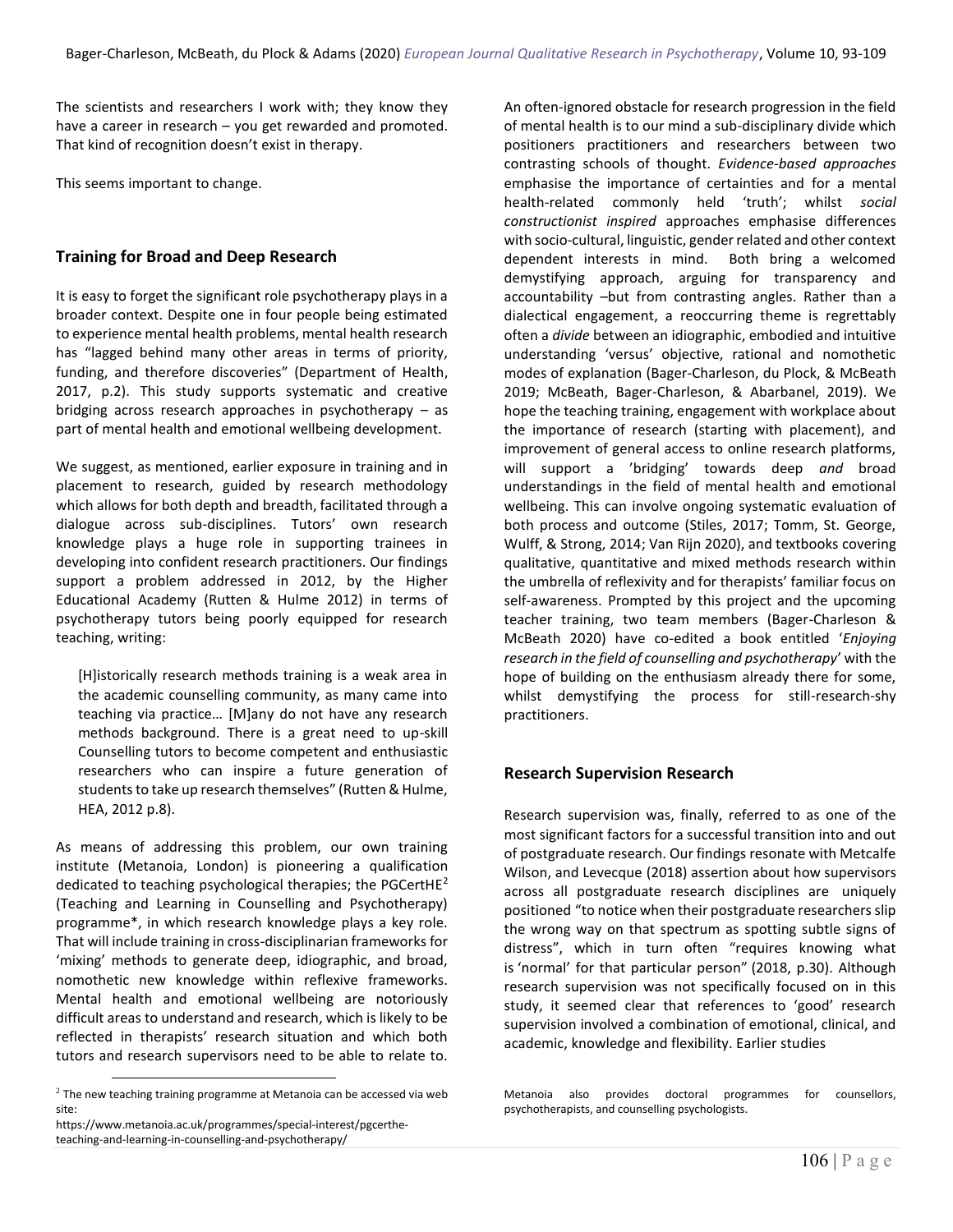(Stephenson 2016) support this, resonating with Kleijn, Meijer, Brekelmans, and Pilot's (2015) emphasis on the importance of 'adaptive research supervision' to meet students' needs in light of the goals of their different tasks. Research supervision is however an an underresearched area in most disciplines, and something about which this study has triggered further interest. Our own inital literature review, indicates firstly that research supervision often is conceptualised as something that emerges naturally from supervisors' own experience (Lee, 2008). Lee identified, secondly, five main areas of supervision:

- Functional: where the issue is one of project management
- Enculturation: where the student is encouraged to become a member of the disciplinary community
- Critical thinking: where the student is encouraged to question and analyse their work
- Emancipation: where the student is encouraged to question and develop themselves
- Developing a quality relationship: where the student is enthused, inspired and cared for.

We resonate with these areas. We agree however also with what Lee (2008) highlights in terms of a common gap between practitioners' espoused theory and theory. Lee (2008, p.13) identifies a difference among the supervisors with regards to:

- 1. What [research supervisors] say they do (espoused theory)
- 2. What they think they do
- 3. What they do in practice (theory in use).

Again, we hope to see more guiding frameworks and reflective practice models in the field of research supervision to support good research supervision practice. Our meta-synthesis has however highlighted absence of guidance across postgraduate research for research supervision. Bruce & Stoodley (2013, p.5) assert that "little is known to date of the teaching lenses adopted by supervisors as they go about their supervision". Armstrong (2004, p.134) describes research supervision as "an aspect of teaching and learning that has been seriously overlooked" and that "high failure rates for research dissertations in the social sciences have been partly attributed to student dissatisfaction with supervision and poor studentsupervisor relationships" . In response to these statements, we are now preparing to undertake a further study on the experiences and challenges of research supervision.

## References

- Adams, M. (2014). *The myth of the untroubled therapist*. London: Routledge.
- Adams, M. (2012). Placing ourselves in context: Research as a personal narrative. In S. Bager-Charleson (Ed.), *Personal development in counselling and psychotherapy* (pp. 126- 137). Exeter: Learning Matters.
- Armstrong, S. J. (2004). The impact of supervisors' cognitive styles on the quality of research supervision in management education. *British Journal of Educational Psychology, 74*(4), 599–616. https://doi. org/10.1348/0007099042 376436
- Bager-Charleson, S., & McBeath, A.G., 2020 in press). *Enjoying research in counselling and psychotherapy: Qualitative, quantitative and mixed methods research.* London: Palgrave MacMillan.
- Bager-Charleson S, McBeath A., & du Plock, S. (2019). The relationship between psychotherapy practice and research: A mixed-methods exploration of practitioners' views. *Counselling and Psychotherapy Research, 19* (3), 195–205. https://doi.org/10.1002/capr.12196
- Bager-Charleson S. (2019). "She was on my side, and grounded me when I needed it": Research supervision in the field of therapy, based on counsellors' and psychotherapists' views on their engagement with research. *Counselling and Psychotherapy Research, 19* (4), 358–365. https://doi.org/10.1002/capr.12258
- Bager-Charleson, S., du Plock, S., & McBeath, A.G. (2018). "Therapists have a lot to add to the field of research, but many don't make it there": A narrative thematic inquiry into counsellors' and psychotherapists' embodied engagement with research*. Journal for Language and Psychoanalysis,* 7, (1), 4-22.

https://doi.org/10.7565/landp.v7i1.1580

- Barden, N., & Caleb, R. (2019). *Student mental health and wellbeing in higher education: A practical guide*. London: Sage
- Bhaskar, R. (1975). *A realist theory of science.* Hassocks, England: Harvester Press.
- Bhaskar, R. (1998). *The possibility of naturalism*. London: Routledge.
- Beutler, L. E., Williams, R. E., Wakefield, P. J., & Entwistle, S. R. (1995). Bridging scientist and practitioner perspectives in clinical psychology. *American Psychologist*, *50*(12), 984-994. http://dx.doi.org/10.1037/0003-066X.50.12.984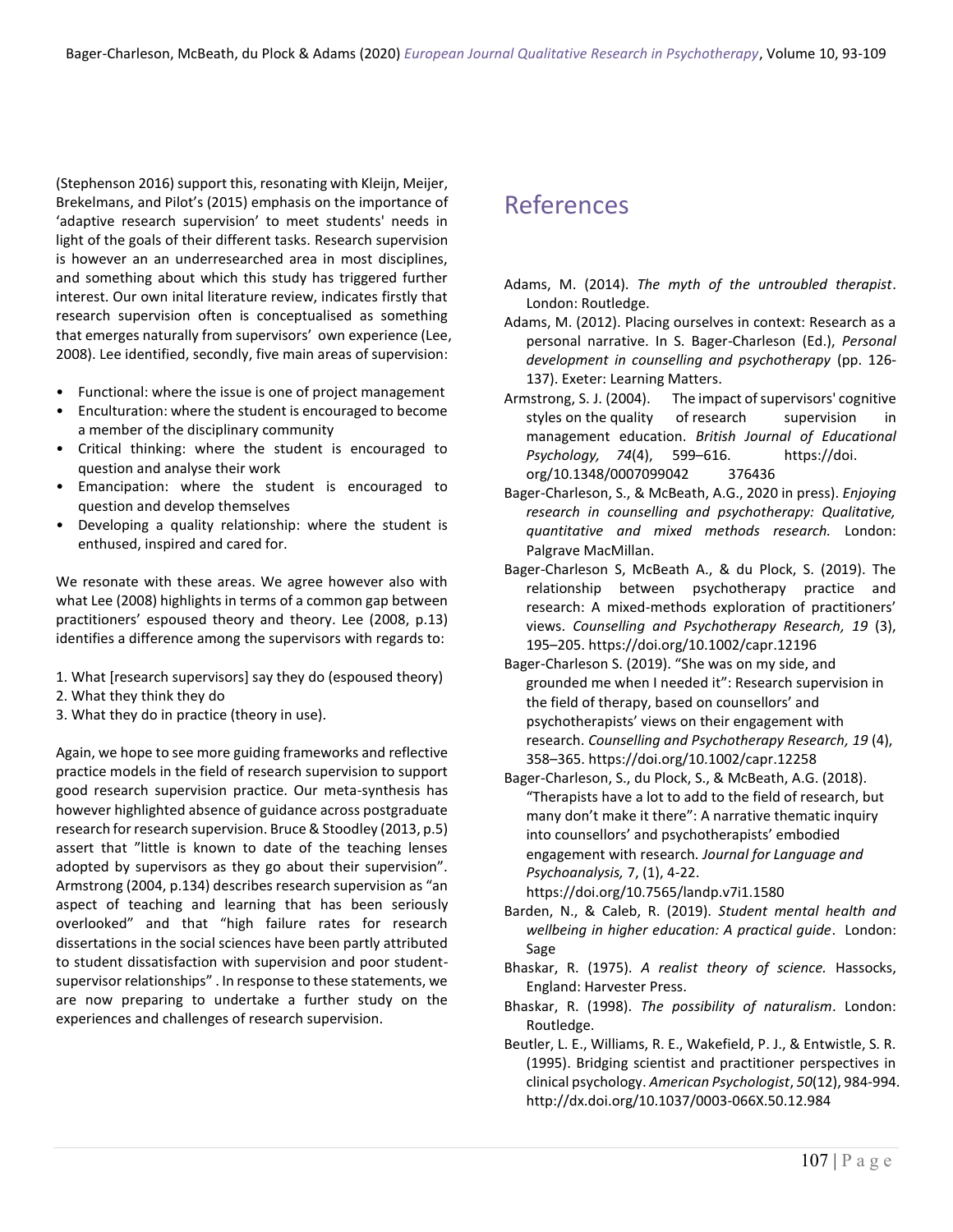- Boisvert, C. M., & Faust, D. (2006). Practicing psychologists' knowledge of general psychotherapy research findings: Implications for science–practice relations. *Professional Psychology: Research and Practice, 37*(6), 708-716. https://psycnet.apa.org/doi/10.1037/0735-7028.37.6.708
- Bruce, C. & Stoodley, I (2013). Adaptive research supervision: Exploring expert thesis supervisors' practical knowledge. *Studies in Higher Education*, *38*(2) 226-241. doi: 10.1080/03075079.2011.576338.
- Castonguay, L. G., Nelson, D. L., Boutselis, M. A., Chiswick, N. R., Damer, D. D., Hemmelstein, N. A., & Borkovec, T. D. (2010). Psychotherapists, researchers, or both?: A qualitative analysis of experiences in a practice research network. *Psychotherapy: Theory, Research, Practice, Training*, *47*(3), 345–354.

https://psycnet.apa.org/doi/10.1037/a0021165

Darlington, Y., & Scott, D. (2002*). Qualitative research in practice: Stories from the field.* Buckingham: Open University Press.

https://doi.org/10.1080/02615470309135

Department of Health (2017). *A Framework for mental health research.* Retrieved from: https://assets.publishing.service.gov.uk/government/uplo

ads/system/uploads/attachment\_data/file/665576/A\_fra mework for mental health research.pdf

Du Plock, S. & Barber, P (2016). Facilitating high achievers to tell their stories of professional entrepreneurialism: Lessons from the doctorate in psychotherapy by professional studies. In S. Goss & C. Stevens (Eds.), *Researching for change in the theory and practice of counselling and psychotherapy.* pp.25-35. London: Routledge

- Du Plock, S. (2020 in press). The vulnerable researcher: Harnessing reflexivity for practice-based qualitative inquiry. In. S. Bager-Charleson (Ed.), *Reflective practice and personal development in the field of therapy* (pp. 132-144). London; Sage
- Ecclestone, K. (2009). Lost and found in transition: Educational implications of concerns about 'identity', 'agency' and 'structure'. In J. Field, J. Gallacher & R. Ingram (Eds*.), Researching Transitions and Lifelong Learning* (pp. 9-27). London and New York: Routledge.

Finlay, L., & Gough, B. (2003). *Reflexivity: A practical guide for researchers in health and social sciences.* London: Blackwell.

Henton, I. (2012). Counselling psychology and practice-based research: A critical review and proposal. *Counselling Psychology Review, 27*(3), 11–28.

McBeath, A.G. (2019). The motivations of psychotherapists: An in-depth survey. *Counselling and Psychotherapy Research, 19*(4), 377-387. https://doi.org/10.1002/capr.12225

McBeath, A.G., Bager-Charleson, S., & Abarbanel, A. (2019). Therapists and academic writing: "Once upon a time psychotherapy practitioners and researchers were the same people". *European Journal Qualitative Research in* 

*Psychotherap*y, *19* (9), 103-116.

https://ejqrp.org/index.php/ejqrp/article/view/81.

- Lee, A. (2008). How are doctoral students supervised? Concepts of doctoral research supervision. *Studies in Higher Education*, *33* (3), 267-281
- Meyer, D. (2019). The student life cycle: Pressure points and transition. In N. Barden, & R. Caleb (Eds.), *Student mental health and wellbeing in higher education: A practical guide*  (pp. 63-84). London: Sage.
- Metcalfe, J., Wilson, S. & Levecque, K. (2018) *Exploring wellbeing and mental health and associated support services for postgraduate researchers*. Cambridge: Vitae and The Careers Research and Advisory Centre (CRAC) https://re.ukri.org/documents/2018/mental-healthreport/

Morrow-Bradley, C., & Elliott, R. (1986). Utilization of psychotherapy research by practicing psychotherapists. *American Psychologist*, 4*1*(2), 188-197. http://dx.doi.org/10.1037/0003-066X.41.2.18

Norcross, J. C., & Prochaska, J. O. (1983). Psychotherapists in independent practice: Some findings and issues. *Professional Psychology: Research and Practice, 14*(6), 869- 881.

https://psycnet.apa.org/doi/10.1037/0735-7028.14.6.869

- O'Shea, S. (2014). Transitions and turning points: How first in female students story their transition to university and student identity formation. *International Journal of Qualitative Studies in Education, 27* (2), 135-158
- Rutten, A., & Hulme, J. (2012). *Learning and teaching in Counselling and Psychotherapy*. York: Higher Education Academy.

https://s3.eu-west-

2.amazonaws.com/assets.creode.advancehe-documentmanager/documents/hea/private/counselling-reportfinal\_1568036905.pdf

Schreiber, R., Crooks, D., & Stern, P.N. (1997). Qualitative meta-synthesis: Issues and techniques. In J. M. Morse (Ed.), *Completing a qualitative project: Details and dialogue* (pp. 311-326). Thousand Oaks, CA: Sage

Stiles, W. B. (2017). Theory-building case studies. In D. Murphy (Ed.), *Counselling psychology: A textbook for study and practice* (pp. 439-452). Chichester, UK: Wiley.

Tomm, K., St. George, S. Wulff, D., & Strong, T. (2014). *Patterns in interpersonal interactions: Inviting relational understandings for therapeutic change*. London: Routledge

- Tasca, G. A., Grenon, R., Fortin-Langelier, B., & Chyurlia, L. (2014). Addressing challenges and barriers to translating psychotherapy research into clinical practice: The development of a psychotherapy practice research network in Canada. *Canadian Psychology/Psychologie Canadienne, 55*(3), 197-203. http://dx.doi.org/10.1037/a0037277
- Thorley, C. (2017). *Not by Degrees: Improving student mental health in the UK's Universities*. London: IPPR (Institute for Public Policy Research).